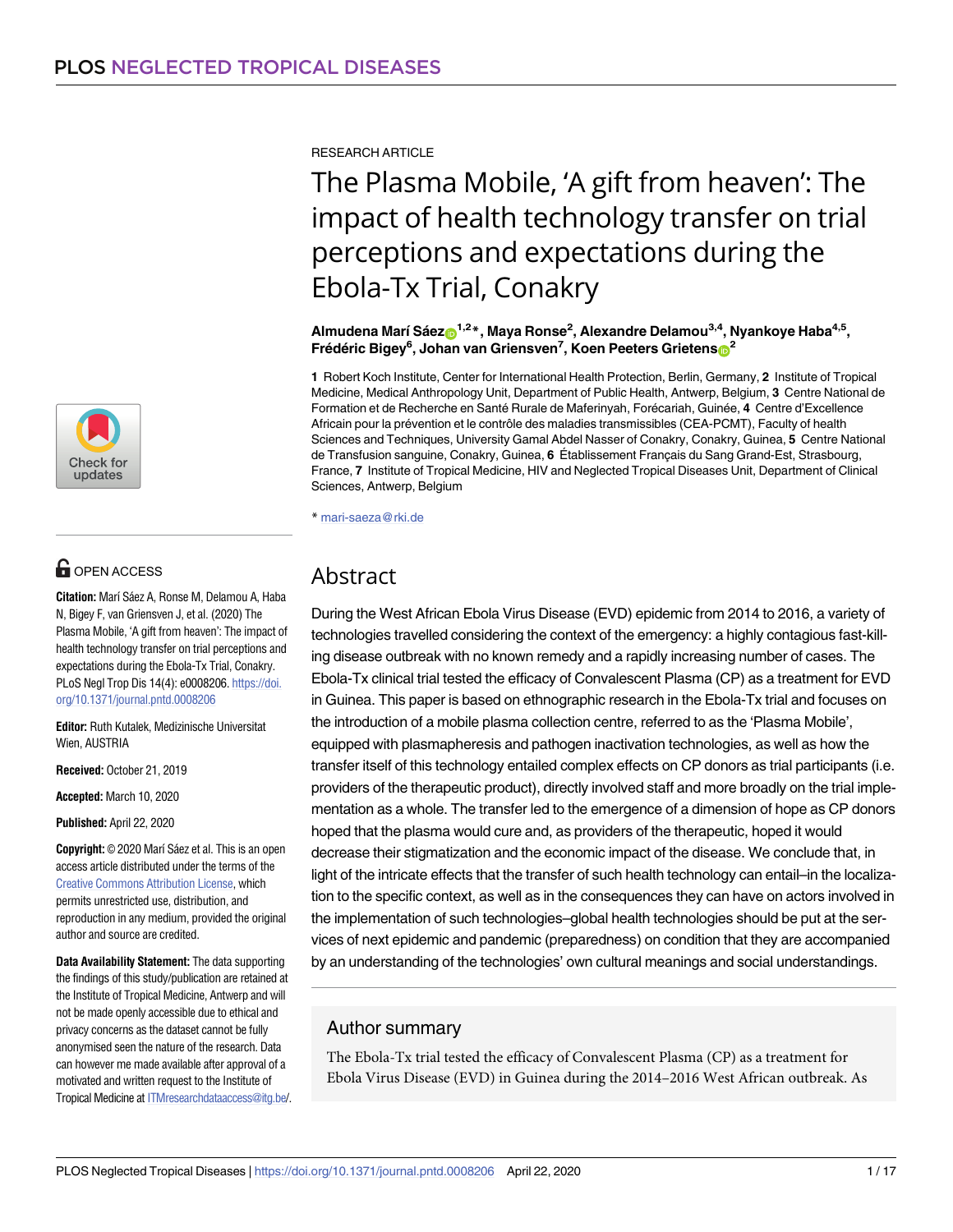<span id="page-1-0"></span>**Funding:** The Ebola-Tx project was funded by the European Union's Horizon 2020 Programme for Research and Innovation under grant agreement No 666094. Additional funding was provided by the Department of Economy, Science and Innovation of the Flemish government. The funders had no role in study design, data collection and analysis, decision to publish, or preparation of the manuscript.

**Competing interests:** The authors have declared that no competing interests exist.

part of the trial, a bus equipped with plasmapheresis and pathogen inactivation technologies, referred to as the 'Plasma Mobile', was used to collect plasma from Ebola survivors, hence recruited as CP donors. Previous studies on clinical trials during the EVD outbreak in West Africa showed positive impact triggered by the introduction of technologies such as improvements in work conditions and care. In our ethnographic research on the Plasma Mobile as transferred technology, we show that technologies contributed to bringing less stress and mistrust in the (highly sensitive issue of the) use of blood products. The organization of the technology in the Plasma Mobile aimed at avoiding mistakes and improving staff performance. In sum, we describe the effects of technologies in staff and CP donors, including the hope for new and improved futures for donors and EVD patients. These results may shed light upon epidemic preparedness, for instance on the need for providing cultural meaning and social understandings to the transfer of technologies.

# **Introduction**

The West African Ebola Virus Disease (EVD) epidemic in Sierra Leone, Guinea and Liberia (2014–2016) counted 28.000 cases, the highest numbers to date. Guinea registered 3.814 cases and around 1.270 survivors [[1](#page-13-0)]. In comparison, the currently ongoing EVD outbreak in the Democratic Republic of Congo (DRC), in North-Kivu, Ituri and South-Kivu provinces counts 3.310 confirmed cases with 1.168 survivors (on 05.03.2020, [[2](#page-13-0), [3\]](#page-13-0). In the initial 2014 international meetings regarding the West African epidemic, the high case fatality rates combined with a lack of proven treatment lead to the WHO recommendation [[4\]](#page-13-0) of testing experimental treatments such as the transfusion of convalescent plasma (CP). Special emphasis was put on using clinical trials to generate data to guide the decision-making process. In Guinea, in addi-tion to CP, other drug candidates like Favipiravir [\[5](#page-13-0)], ZMapp [\[6\]](#page-14-0) and Interferon-γ [[7\]](#page-14-0) were tested during the epidemic. A recombinant vesicular stomatitis virus–Zaire Ebola virus vaccine (rVSV-ZEBOV) was also evaluated during the epidemic [[8](#page-14-0)] and is currently being used in the ongoing DRC epidemic response.

The Ebola-Tx trial (i.e. *Emergency evaluation of convalescent plasma for Ebola Virus Disease in Guinea*) evaluated the safety and efficacy of CP as potential treatment for EVD [[9](#page-14-0)]. The trial was funded by the European Union and sponsored by the Institute of Tropical Medicine, Antwerp (ITM). A research consortium was created among different research institutions and transfusion services. The use of CP as medicine  $[10, 11]$  $[10, 11]$  $[10, 11]$  in the Ebola-Tx trial was proven safe [\[9](#page-14-0)] and feasible [\[12\]](#page-14-0) but did not significantly improve the EVD survival rate [[13](#page-14-0)]. As part of Ebola-Tx, a Plasma Mobile donated by the Bill and Melinda Gates Foundation (BMGF) served as a plasma collection centre. The Plasma Mobile was equipped with plasmapheresis and pathogen inactivation technologies. Plasmapheresis is a medical technology that consists of the extraction of whole blood and subsequent separation of blood components, namely the red cells and the plasma, by decantation or centrifugation. The plasma is selected for therapeutic use and the red cells are returned to the patient or donor. A total of 98 survivors took the initiative to make a CP donation, among which 58 were eligible and tested negative for a transfusion-transmissible infections serological test, meaning their plasma could be used for the trial. About half of those (46.4%) donated more than once. These donations were sufficient to provide the experimental treatment to every patient included in the trial [\[12\]](#page-14-0).

Aside from Ebola-Tx, Ebola convalescent whole blood (CWB) and CP were also experimented in Sierra Leone and Liberia during the West African epidemic of 2014–2016 [[9](#page-14-0), [14](#page-14-0)–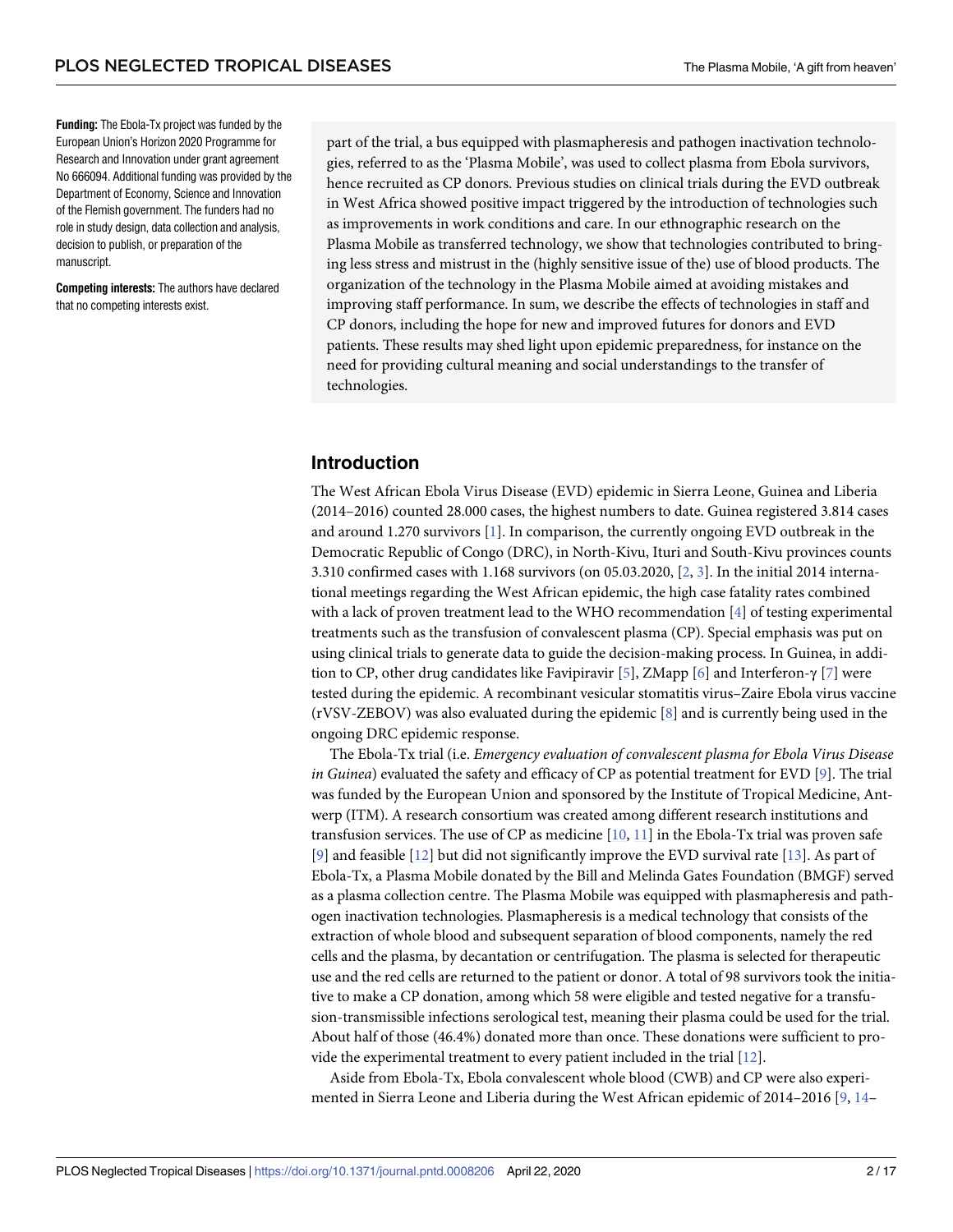<span id="page-2-0"></span>[16\]](#page-14-0). The first attempts to use and evaluate CWB took place in Sierra Leona in November 2014 [\[15\]](#page-14-0). In Liberia, a clinical trial using CP and a similar Plasma Mobile as the one in Guinea took place in 2014 [[3](#page-13-0), [14](#page-14-0)]. In Sierra Leone, the Ebola-CP trial evaluated the use of CP but not in a Plasma Mobile.

In Global Health, biomedical products and processes such as drugs, diagnostics and other technologies are considered universal due to their capacities to 'travel' across settings [\[17\]](#page-14-0) and being simple-to-use [\[18\]](#page-14-0). However, the transpositions of innovations and technologies into new settings demand an interaction with local needs [\[18–21\]](#page-14-0) in order to be operational and respond to expectations created by the inherent foreign cultural perception [\[22\]](#page-14-0) and symbolic value rather than use value [[23](#page-14-0)]. It is therefore important to document how so-called universal products, local people and contexts interact to make health care innovations 'work' or fail [\[24\]](#page-15-0).

Technology also acts as a cultural device and the transfer of technology can entail cultural meanings related to the disease or the technique [\[22\]](#page-14-0). During the EVD epidemic, a variety of types of technologies travelled, ranging from well elaborated ready to use 'Ebola kits' [\[25\]](#page-15-0) to mobile field laboratories [[26\]](#page-15-0) home disinfection kits [[27](#page-15-0)], and clinical trials [[5](#page-13-0), [8,](#page-14-0) [9,](#page-14-0) [28–32\]](#page-15-0). All of these technologies comprise different time-space-limited expectations, such as protection against infections, halting the ongoing epidemic or finding a cure for the EVD.

The technologies of blood transfusion were not new in Guinea Conakry. Blood transfusion has been reported in Guinea since 1955 [\[33,](#page-15-0) [34\]](#page-15-0) and has in many African regions been provided mostly by young males, often recruited from places employing an element of coercion like the army, civil servants, students, factory workers and prisoners. These types of blood donors are considered as belonging to the category of (i) unpaid 'voluntary' donors, in contrast to (ii) paid donors who received a payment (compensation) for time and effort and (iii) replacement donors (i.e. when a patient's family is required to donate blood to replace the blood planned for the patient's transfusion and often leads to finding people willing to be paid in exchange for this service [\[33,](#page-15-0) [35\]](#page-15-0). Blood transfusion, blood donation, and blood sampling have been perceived as part of an extractive colonial medicine, sourced by rumors of stealing of blood [[36](#page-15-0)]. Similar reluctance has been documented from blood donors over time, because of fear of losing strength, the possibility to become infected with other diseases [\[36,](#page-15-0) [37](#page-15-0)] and fears of selling blood [\[38–41\]](#page-15-0). In the context of EVD outbreak in Guinea (and West Africa more generally), worries about blood stealing, selling and thus the possibility to transform blood in a commodity with high value were latent [[41](#page-15-0)–[45](#page-16-0)].

The production of plasma was not a new technique at the time of the trial design either but the capacity to produce large amounts of plasma was limited, as it was only being used as part of testing laboratory practices and for rare cases of hemophilic patients. Plasmapheresis was not part of the National Blood Transfusion Centre (*Centre National de Transfusion Sanguine*, hereafter referred to as CNTS) practice and plasma pathogen inactivation processes were not available in the country (as was the case in many others). CWB was thus initially elected as the preferred experimental treatment, in the absence of the appropriate technology (and knowledge on its use) when designing the trial procedures in November 2014.

Our research was embedded in a larger anthropological formative research on the effective and ethical implementation of the Ebola-Tx trial. Technology was central within the trial implementation to produce CP, the final product, and particularly significant in relation to the transfer of the Plasma Mobile and the machines needed to produce this final product. In this manuscript, we thus focus on the following research question: How did the transfer of the new plasmapheresis technologies and the Plasma Mobile impact on the CP donors, the health staff and researchers within the 'trial communities' [\[38\]](#page-15-0) of the Ebola-Tx trial?

We start by introducing the Plasma Mobile with its technology and the role it had in the Ebola-Tx trial as a whole, in addition to the significance that the bus had as a specific space.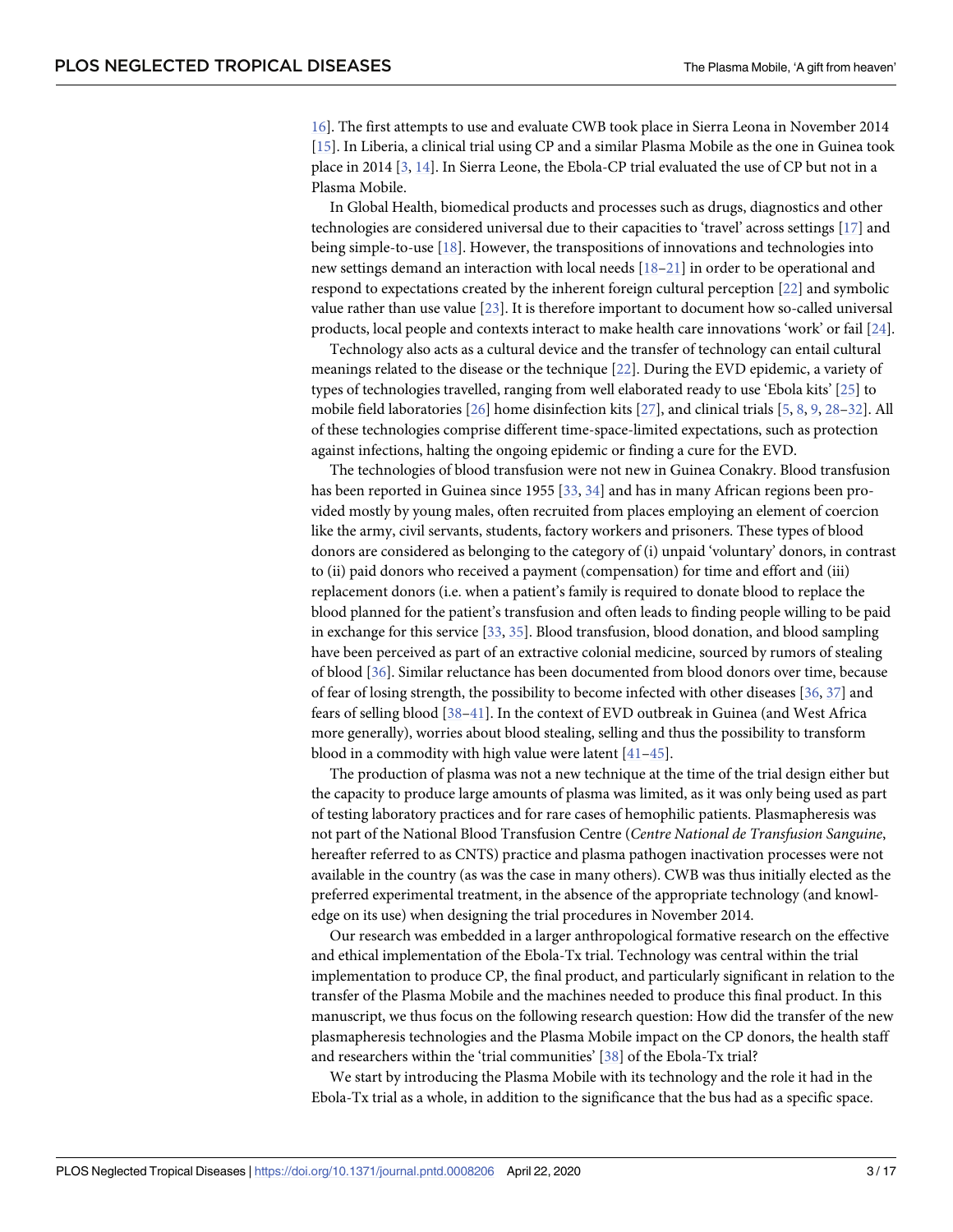This space and the organization of it had an impact on the staff working inside it and on the donors. As the Plasma Mobile contained the plasmapheresis machines, we then include a description of the plasma donation process based on our observations. Next, we describe how the technology was also impacted by the context and the steps needed to get the plasmapheresis functioning in Conakry, i.e. the transferring and localization of the technology to the context. Finally, we show how the technology (the Plasma Mobile and the plasmapheresis-related technologies) and the production of CP had effects on the trial communities, from distinction between blood and plasma, to a better work performance of the staff working at the CNTS, to finally the generation of hope.

# **Methods**

### **Data collection**

Qualitative ethnographic methods were used by the anthropologists for data collection. Participant observation, including informal conversations, was conducted in the Plasma Mobile, during the plasma donation process, and during daily interactions with trial communities. The Ebola-Tx trial communities included the CNTS staff, *Médecins Sans Frontières* (MSF) staff, CP donors, EVD survivors (and the Survivors Association) more broadly, expatriate staff (from ITM, MSF, the French Blood Centre (*Etablissement Français du Sang*, hereafter referred to as EFS) and by extension other stakeholders and groups affected by the trial. Field notes were written on a daily basis. In addition, a total of 23 individual semi-structured interviews and 22 focus group discussions were conducted with CNTS staff working on the plasma collection process, MSF teams carrying out the CP transfusion to EVD patients, ITM and EFS staff, relatives of EVD patients, EVD survivors and CP donors between January 2015 and January 2018.

# **Sampling**

Informants were selected based on theoretical sampling, which involved the purposive selection of participants based on emergent results from fieldwork. The criteria for participants' selection included multiple levels of involvement in the Ebola-Tx trial (staff involved in the trial, EVD survivors in contact with trial team, CP donors), variation in gender, age, socio-economic status and ethnicity/nationality.

# **Data analysis**

Categories and relevant patterns were identified based on the intermediate analysis of emerging data during the implementation of the trial process. Emerging findings were constantly cross-checked during additional interviews. The recurrent themes were analysed and categorised from the interviews. Retroductive analysis combined continuously collected data with literature on mobile technologies, blood sampling and clinical trials and theory from related medical anthropological literature, Science and Technology Studies theory, apheresis and EVD literature.

# **Ethical approval**

Oral informed consent was obtained from all adult participants. Oral rather than written consent was preferred in this study due to the sensitive nature of the study, including (i) the high illiteracy in the study population challenging the practical obtaining of written consent; (ii) written consent might seem a breach of confidentiality by the participants; (iii) written consent, requiring a signature and therefore introducing formality in the procedure, affects trust between respondents and researchers and consequently willingness to participate in the study,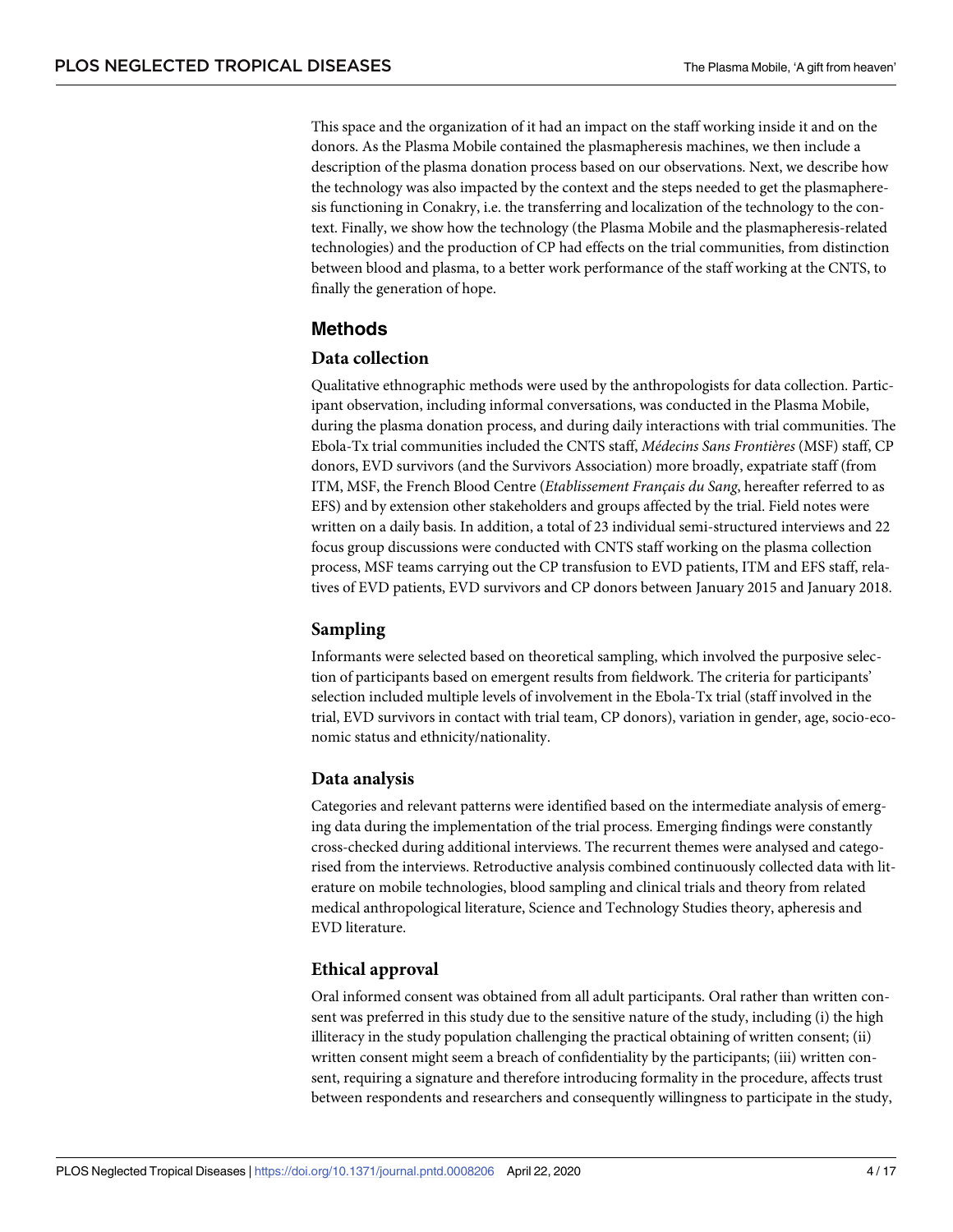<span id="page-4-0"></span>but also introduces bias which reduces data quality. Informed consent was documented in writing by the person who obtained the consent and, if present, by a witness. Ethical approval for this qualitative study, including the use of oral consent, was obtained from the National Ethics Committee for Health Research in Guinea (131/CNERS/16), MSF's Ethical Review Board, and the ITM's Institutional Review Board (IRB/AB/ac?092 ref:1098/16).

#### **Results**

#### **The integration of the Plasma Mobile in the Ebola-Tx trial**

**The Ebola-Tx trial partners.** In Conakry, the implementation of the Ebola-Tx trial consisted of the collaboration between (i) ITM's research team and (ii) MSF with, as partners on the ground, (i) the CNTS; (ii) the Maferinyah National Centre for Training and Research in addition to (iii) EFS and the (iv) National Ebola Coordination Cell [\[9,](#page-14-0) [12\]](#page-14-0). Cf. the Methods section for acronyms.

The CNTS was the national institution in charge of the collection, laboratory analysis, storage and distribution of WB in Conakry. The CNTS was also responsible for the coordination of other blood transfusion centres in the capital's hospitals and several regional blood transfusion centres (in Kindia, Labé, Kankan and N'Zérékoré).

**The introduction of the Plasma Mobile.** At the end of 2014, unexpectedly the BMGF donated a fully equipped plasmapheresis unit, located in a bus, to the Ministry of Health in Guinea. The vehicle was donated to and parked at the CNTS in Conakry (Fig 1A). It later became known in English as the Plasma Mobile, and commonly referred to in French as '*le* bus'. One key stakeholder described the arrival as follows: "*The bus arrived against all odds*. *[*. . .*] My first reaction was*: *these people are coming from heaven*". The introduction of the transferred technology allowed the Ebola-Tx trial to switch from CWB to CP. The trial was originally designed to use CWB but ended up using CP. Compared to other experimental treatments tested during the EVD epidemic, CWB and CP had the advantage of being locally available, in addition to the antibodies in the CWB or CP being active against the specific virus strain in circulation [\[46\]](#page-16-0). CP, instead of CWB, then became the preferable blood product to use as potential treatment for EVD for several reasons, including the fact that (i) plasma



**Fig 1. 'Le bus'.** The exterior (a) and interior (b) view. <https://doi.org/10.1371/journal.pntd.0008206.g001>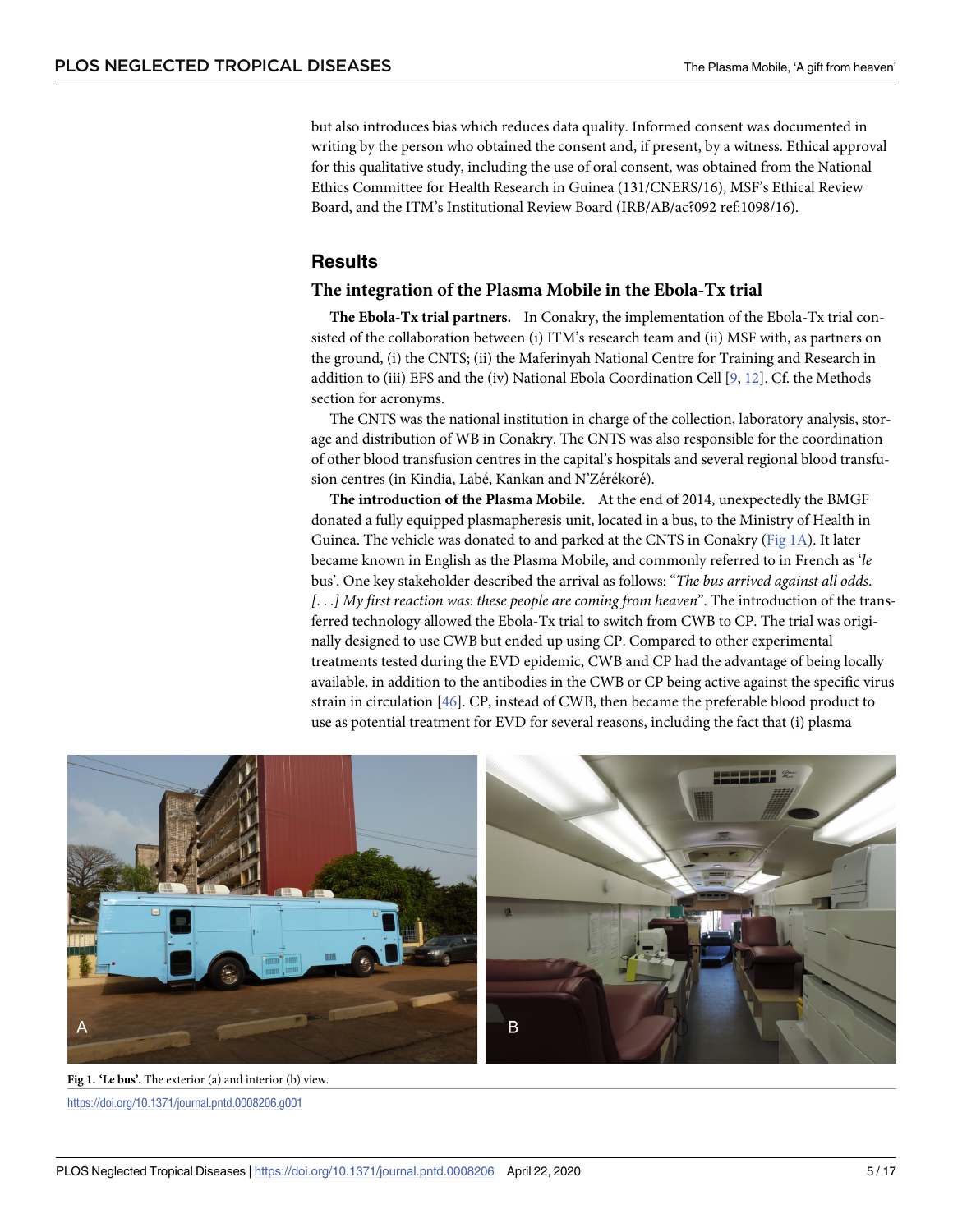donors are supposed to recover quickly and can repetitively donate every two weeks as opposed to whole blood for which donors generally tend to feel weaker post-donation with longer estimated recovery time (a maximum of four donations per year per donor is allowed according to the national blood transfusion policy); (ii) plasma entails less risk of blood group incompatibility as there is no rhesus factor. Furthermore, (iii) pathogen reduction technologies can be applied to plasma, which was a consistent safety advantage in the epidemiological context of Guinea.

**The construction and use of space in the Plasma Mobile.** The Plasma Mobile contained a small room to perform the clinical interview and donor counselling, three plasmapheresis Haemonetics machines, four donor sofas, two refrigerators, a weighting scale, a sterile connection device and two illuminators for Amotosalen pathogen inactivation (INTERCEPT $^{TM}$ Blood System, Cerus) [\(Fig](#page-4-0) 1B). The Plasma Mobile was made to function with American electrical grid, language, parameters and calibration standards. The Plasma Mobile was considered the preferable location for CP donation and pathogen inactivation for hygiene purposes, as well as its stability and independence from the often interrupted main electric system that was not compatible with US electrical standards.

EFS's teams had reflected on the way to organize the space inside the Plasma Mobile during trial preparations in order to optimize it, avoid mistakes from staff and contamination as well as to provide better care to donors. Consequently, plasmapheresis machines and the donor 'cycle' were organized following a flow diagram: donor entry and exit from different doors, separation in time of plasma donation and preparation phases, restriction of CP labelling to a specific place as it was perceived to be a critical step. The plasmapheresis and the pathogen inactivation practices also demanded high asepsis; hence the bus was a better controlled space (compared to the CNTS building).

The Plasma Mobile (see [Fig](#page-4-0) 1) represented an exclusive and restricted space for health staff. The closed, access-controlled bus, and the specific appointed tasks, helped the staff to accomplish their role properly, allowing them to concentrate and avoid mistakes in following the protocols, in setting-up the machines and in their interactions with the donor. The local staff working in the Plasma Mobile also perceived the space as beneficial for concentration and focus on the CP donation: "I like the bus. It is better here, though it is a tiny space. This work, you can't do it if you are talking with someone. With the plasmapheresis you can't do two things at the same *time*. *You need to be focused*, *you can't make a mistake*" (CNTS, IDI, Conakry, 05.03.2015).

In addition, staff working in plasmapheresis knew how Ebola survivors were stigmatized in their neighborhoods as "*people run away from them*" (CNTS, IDI, Conakry, 02.03.2015)–and they made an effort to make the donors feel welcome when they came for a plasma donation. In that sense, the Plasma Mobile allowed for a certain intimacy and social proximity between staff and donors that more open and public spaces would not have allowed.

For donors however, the Plasma Mobile as isolated space was interpreted with ambiguity. For some it was a space adapted to the needs of CP donors, peaceful and secured. Others, conversely, feared entering an unknown restricted space, not knowing what and who to expect inside, and demanding increased trust in health staff. This fear was described by several donors to have disappeared by the reassuring presence of witnesses, e.g. acquaintances, other donors or 'white' staff. At the same time, some participants felt reassured by the location of the Plasma Mobile within the CNTS and within the larger Donka Hospital complex. Donors had been treated at the Ebola Treatment Unit (ETU) set-up by MSF in this same hospital and was therefore perceived by some donors to be a public place of care, where other people ('witnesses') would always be present, and as such constituted a trustworthy space. *"A3*: *I will say*, *where* they treated me, if it's not there that the bus is located, somewhere else outside of Donka, I cannot go there. When I go there, they will go to kill me. [...] Q2: You too? [...] [I]f it was someplace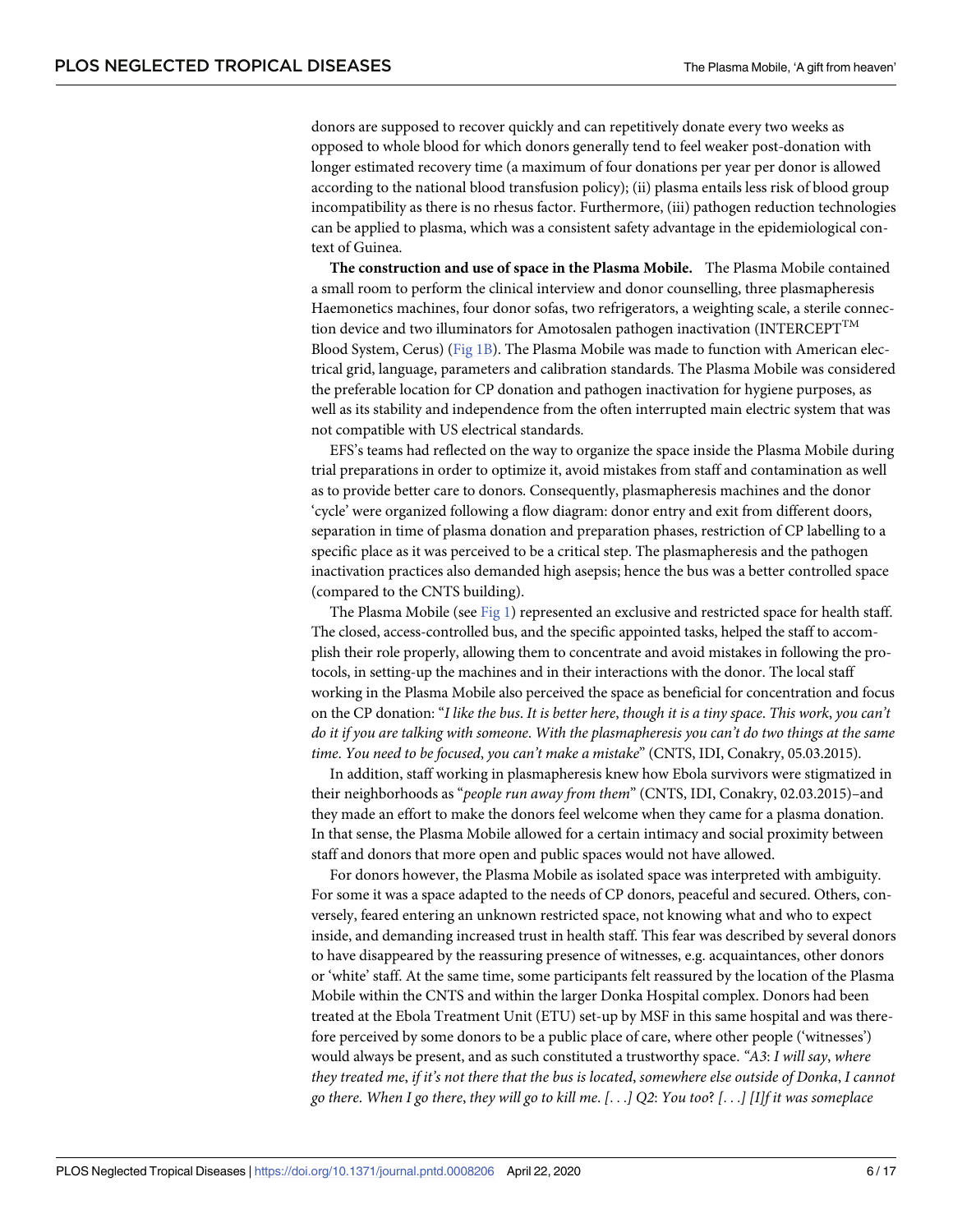else, would you go? A2: If it was somewhere else, I couldn't go because at Donka, it's crowded. It's a public place where they treat sick people. And what they're going to do to you is in front of wit*nesses*.*" (EVD survivors*, *FGD*, *13*.*06*.*2015)*.

**The Plasmapheresis Process.** On a donation day, a focal point from the Survivors Association (*Association des Personnes Guéries et Affectées d'Ebola en Guinée*) would briefly welcome CP donors into a specific room dedicated to this purpose inside the CNTS building, and accompany her/him to the Plasma Mobile. Subsequently a doctor would conduct the informed consent procedure and examine the donor. After consenting and being declared fit for donation, the donor would be appointed to one of the donor chairs. A single use plasmapheresis kit would then be connected into (plasm)apheresis machine, and a needle inserted into the donor's arm to link her/his vein to the machine. The CWB would first flow into 4 blood tubes of 7 ml, and subsequently flow into the apheresis device while being anticoagulated with citrate (Fig 2). After a collection of CWB, the machine would centrifuge the CWB, separating plasma from the red blood cells. The plasma would consequently be extracted and collected in a bag, and the red blood cells returned to the donor. This apheresis cycle would be repeated 3 to 5 times, depending on the hydration level/concentration of red blood cells, until a maximum of 875 ml of CP (including citrate) would be obtained. The whole procedure required approximately one hour.

#### **Transferring technology**

**Initial planned setting of the technology transfer.** Before the start of the trial, experts from the ITM and the EFS, in communication with Clinical RM, assured the set-up and adaptation of the needed technologies inside and outside the Plasma Mobile. EFS trained the local staff in charge of the plasmapheresis: a doctor to conduct the preliminary medical interview, a technician to be in charge of connecting the donor to the apheresis machine and a nurse overseeing the donors during the donation [\[12\]](#page-14-0). Additional health staff was trained for the pathogen inactivation, preparation and qualification of the CP for use by laboratory experts from ITM and EFS. The qualification of the CP and the storage was carried out inside the CNTS building.

**Language.** Initially, the language display in English on the plasmapheresis machines couldn't be changed. Consequently, the EFS team had to teach local staff, who had no English proficiency, to mechanically follow each step shown on the screen of the machine. At the same time, a pictorial guide was created for the process and displayed on top of the machine. According to



**Fig 2. Plasmapheresis.** Plasmapheresis during CP donation. <https://doi.org/10.1371/journal.pntd.0008206.g002>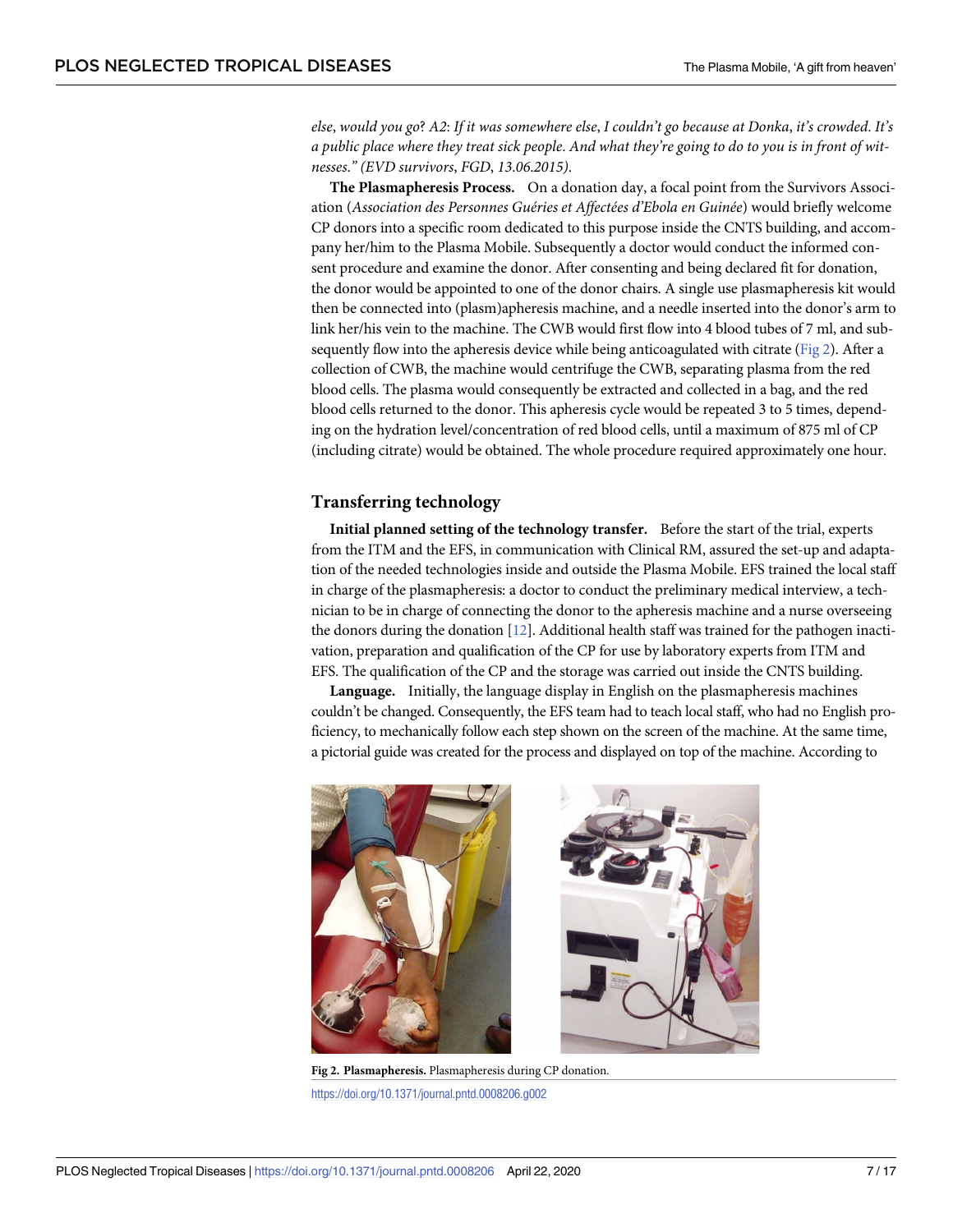some of the staff, this was the moment when the relationship with the machine was the most difficult: "*[The machine] was in English*, *and I do not understand English*. *We started learning how to practice before interpreting the message*" (CNTS, IDI, Conakry, 05.03.2015).

**Metrics.** The EFS, in line with the national and other trial partners' standards, decided to work with the International System of Units/Metric values (kg, cm, ml) instead of the Imperial System (pounds, inches, ounces). The scales used to weight the plasma units in the bus were in ounces while the ones in the preparation lab (in the CNTS) were in grams, the latter helped the staff to confirm the correct weight.

## **Localizing the transferred technology: challenges, successes and failures of an adaptation**

**Turning an American machine into a Guinean one.** A month after its initial use, a French technician from the manufacturers (Haemonetics) went to Conakry to change the language, values and ratios of the software into French. The final choice was seen as "*changing the American machine into a French machine*" (EFS, IDI, Conakry, 13.02.2015), attempting at coming closer to the local context and facilitating the appropriation by the local staff.

**Kits.** As a consequence of the shift to French parameters, the plasmapheresis machines required specific disposable kits. These entailed to use another anticoagulant to get the appropriate ratio by volume of blood to be processed. A new delivery of kits of the Haemonetics apheresis device was shipped from France to the CNTS. The new apheresis kits had the particularity of being 'secured' because they were pre-assembled thus ready-to-use and had a specific connection system to reduce potential mistakes from staff. The American kits, in contrast, needed to be assembled before use.

**Power system.** The conversion of American standards of power values to the Guinean system was needed as the American machines were ready to be used on 110 volts/60Hz instead of 220 volts/50Hz. Due to the complexity of the patchwork status of the electric circuit and supply, it became more efficient–after several attempts to adapt the system between the CNTS building and the Plasma Mobile–to get electricity using the Plasma Mobile's own power generator rather than connecting it to the main power supply. In addition, a separate power generator was purchased to assure the procedures that were needed inside the CNTS building, including the qualification, laboratory testing and storage of blood products.

**Timeliness of the technology localization process.** The process was seen by staff as achieving the change from a US to a French system. In general, the understanding of the procedure took time and the relationship with the technology was perceived as something complex and distant rather than being an intuitive and accelerated tool. Rather than expediting the trial set-up, the technology initially delayed the process at certain levels. The transfer of the technology was superficial, time-consuming and not adapted to the local reality, hampering ownership by local staff during and after the trial. The sustainability of the new technology was also anticipated as "unlikely to be an optimal choice"[[46\]](#page-16-0) for the National blood services. The cost of running the bus post-trial for a plasmapheresis would be high for an already underfunded blood bank service.

From the donors' perspective, this process of localization per se was not experienced directly as they did not play an active role and were only involved in the final part of the localization process.

#### **Effects of the technology transfer on staff and donors**

**Blood vs. plasma and donation concerns.** The technology helped, in some cases, to have a comprehensive idea of the difference between blood and plasma, "*the technology allowed*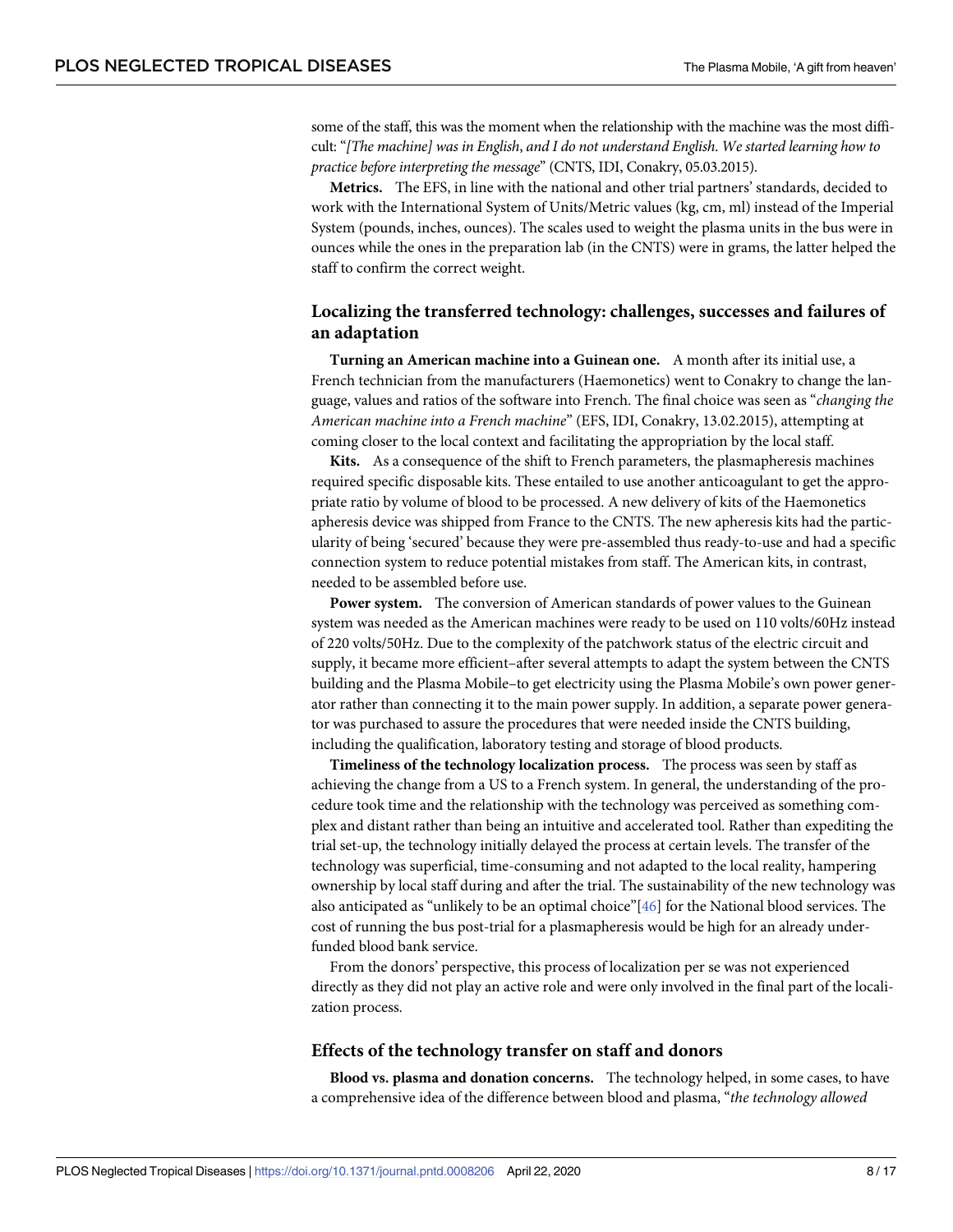*people to understand that we were not emptying them of their blood*, *but of another liquid*, *and that we were replacing it with another liquid*, *their own red cells*" (CNTS, IDI, Conakry, 27.01.2017). Donors acknowledged that the liquid circulating in the tubes from the arm to the machine was blood as it was red, and were able to distinguish it from the yellow plasma in the (plasma) collection bag at the end of the donation. "*We didn't know the difference between blood and plasma*. *[*. . .*] With the plasmapheresis*, *a liquid part of the blood was removed*, *the plasma*. *[*. . .*] The technology helps to understand not only the separation*, *but also the mechanism*. *Otherwise we would have asked ourselves the question*: *'how will the separation be done*?*' But just through the sampling [i*.*e*. *the plasmapheresis process] already*, *the packaging is there*, *there is the plasma"*. (EVD survivors, FGD, Conakry, 26.01.2017).

Donors had different expectations and experiences during the donation process [[11](#page-14-0)]. Donors sometimes voiced a certain distress related to the Plasma Mobile, to the machine per se, to the unknown experience the plasmapheresis entailed, to the needles and to the pain of the process as well as the post-donation consequences (dizziness, weakness, falling ill. . .). *"They gave me food*. *After this*, *when I was going*, *before entering the bus*, *I was really scared*.  $(\ldots)$  Not only was I scared of the machines, but also of what they told me about giving blood. It was all the blood we were giving. I was scared.  $(\ldots)$  Now when I entered  $(\ldots)$  it didn't even take *one hour of time*, *I was already done with donating"* (EVD survivor, FGD, Coyah, 13.06.2015). For some, once they were inside the bus and the process started, they felt obliged to continue, as one informant voiced: "*Inside [the bus]*, *when you see the machine you are scared*. *But then*, *everything you want to do*, *you need to make up your mind before*" (EVD survivor, IDI, Conakry, 14.03.2015). For others, the time during the donation was spent talking with the staff, looking at their phones or relaxing, and was very distressful. "*I took courage*. *They [staff] took* one of my veins and started. I didn't feel dizzy or anything. [...] To complete the process I did *one hour* (EVD survivor, IDI, Conakry, 14.03.2015).

During the early trial stages, in the context of a climate of suspicion that was generally prevailing, some survivors and local staff were confused about the intentions of the trial using CP and they feared that the plasma would be used to infect people or for lucrative 'business' purposes by earning money out of medicines made from EVD survivors' plasma. Throughout the study, concerns about the 'blood', the quantity extracted and its purpose remained a worry for donors.

**Specific and targeted care for survivors.** To create a relaxing atmosphere and make this exceptional situation seem more normal and routine, staff would turn on the bus radio at times. In addition, the available air-conditioning was considered as a factor of comfort while working or donating plasma, contributing to the meaning of being in a cutting-edge place, as air-conditioning is associated with high-class standards.

On top of the close relationship between some staff and donors, some donors felt they received full and personalized attention as the machines were regulated to collect the adapted amount of plasma calculated for each donor based on biological factors. The donation time was different for each survivor. Once connected to the machine the donor could only be *detached* at the end of the plasmapheresis. The high amount of liquids consumed to boost hydration levels made some donors feel the urge to urinate during the plasma extraction process. For male donors, the staff adapted to this by offering them a half-cut plastic bottle to urinate in while remaining connected to the machine, which was considered a relief. Female donors couldn't benefit from this solution. The separate space that the Plasma Mobile constituted (from the CNTS and other hospital buildings in the neighbourhood), also contributed to the feeling of targeted care in the sense of confidentiality, where their specific status as EVD survivors and situation could be discussed, out of sight from more public attention.

**Empowered staff.** The bus and the newly introduced technologies were perceived to increase the performance of local professional practice. Staff conducting the plasmapheresis felt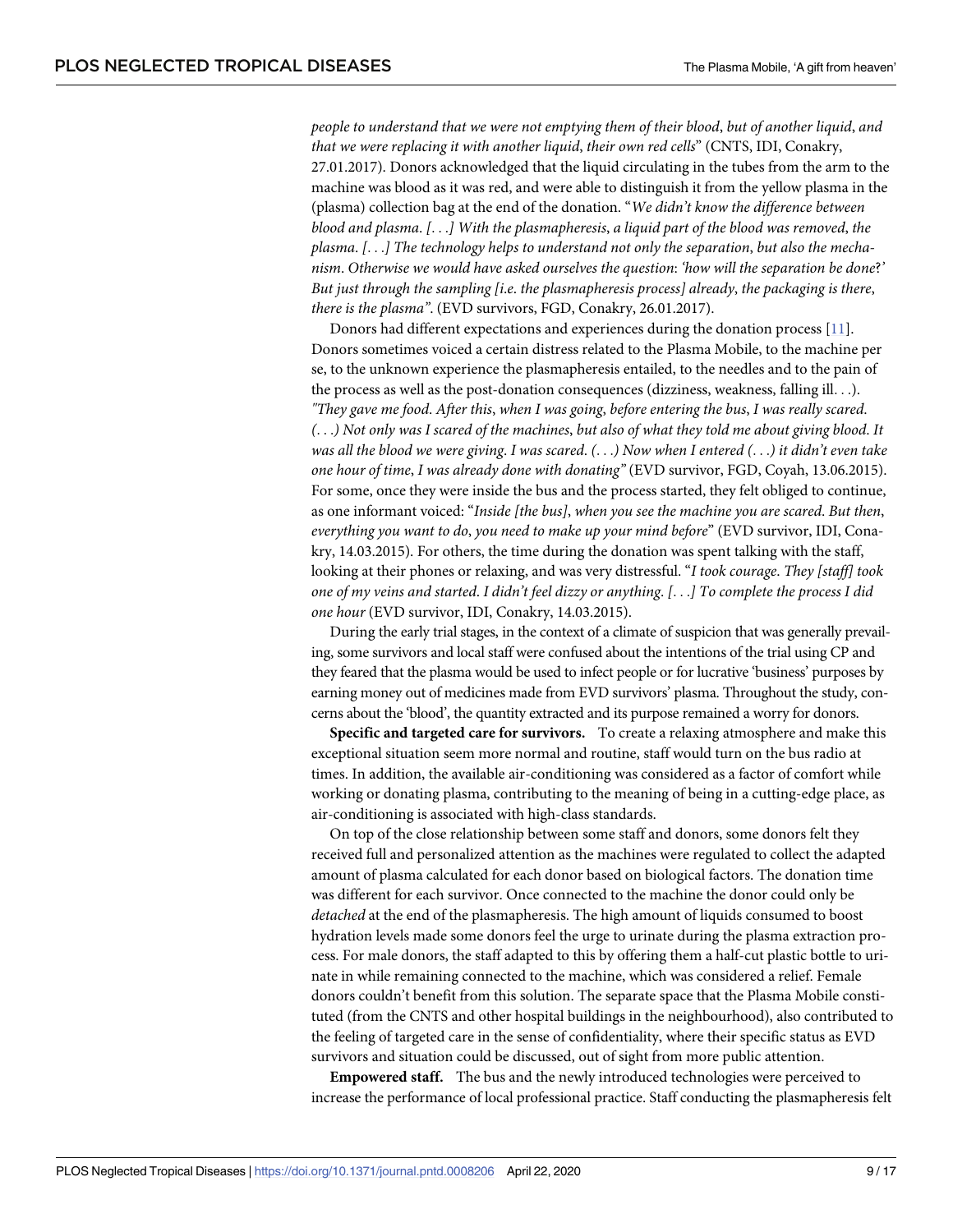more professional as they were trained in the manipulation of the new equipment as well as in following strict standard operating procedures, regularly filling in monitoring forms (of patients and equipment), and improving hygiene practices, all of which were perceived to lead to rigorous work standards. This contributed to staff's confidence, and consequently, their motivation.

The technology, as part of the trial in general, also brought better work conditions. Among others factors, in addition to taking part in the response to control the EVD epidemic, these conditions included being part of a scientific research team working closely with international experts, incentives for local staff, and getting access to training and Hi-Tec. The local introduction of the technology was considered an opportunity: "*we didn't go and learn anywhere else*, *we have learned here*, *in this place*. *The work tools have come and found us here*" (CNTS, FGD, Conakry, 22.06.2015).

Staff felt that all conditions (material, technological, educational and financial) were present to carry out a committed and dedicated job, which consequently also led to an improved relationship with CP donors.

**The generation of hope.** Plasma is a therapeutic which needs the intervention of technologies to exist on its own, i.e. to get separated from the blood it constitutes, but also in order to get treated before being safely transfused to patients. When people taking part in this research talked about the therapeutic product, plasma, they referred most of the time to the final product: the 'blood' that can cure; i.e. the plasma can give more opportunities of survival. A main consequence of those projections for the plasma as a final therapeutic product was the production of hope in the cure and through the technology that was embedded in the process to obtain the plasma. Plasmapheresis technology (and to a larger extend the Plasma Mobile) was inexistent in Guinea before this trial. As a result, the introduction of this technology, which directly involved the EVD survivors in the potential cure of EVD, triggered the emergence of hope. CP donors in the trial talked about plasma as the possibility to cure other people, and for CP donors this justified their aim to undergo the plasmapheresis. EVD survivors who had lost many family members, neighbours and friends, sometimes in front of their eyes, expressed that these lost relatives could have still been there that day if they had benefited from a cure. One donor explained her point of view about the trial. When she was infected with EVD, she was admitted with her brother in the same ETU: "*I have never given blood*. *And this [plasma* donation] I told myself, now is the time. This is also for saving people's lives. And this I know about, I've been through this. I have seen it [the Ebola disease], I know what it means.  $[\ldots]$  It [CP] could have saved him [my brother], of that I am sure. [...] You know, [...] he wasn't eating *[anymore]*. *If he would have received it very early*, *and if the plasma would have arrived here very early*, *this would have helped him a lot*." (EVD Survivor, IDI, Conakry 13.03.2015).

Some CP donors were, under particular circumstances, combining several roles within the trial: e.g. being a survivor, a CP donor and working at the ETU, which allowed them to follow the use of CP and reaffirm their decisions about CP donation: *"yes*, *other survivors asked me if* I gave [plasma], and I said: 'yes, I gave'. They told me: 'ah you have given without thinking, eh?' I said: 'yes, I gave as it is to save lives. And I have seen what they [trial staff] are doing inside. They *are giving [to EVD patients] what we gave [the plasma]*.'" (EVD Survivor, IDI, Conakry 13.03.2015).

CP represented that possibility of a cure. Health care providers working at the ETU also talked about the CP as the potential solution after a year into the EVD epidemic. One of the medical doctors working at the ETU explained: "*We have started something [a clinical trial] which opens different ways*, *different doors and research points*. *Q*: *And for you this was something that needed to be done*? *R*: *Yes*, *absolutely*. *[*. . .*] People [other team members working at the ETU] were convinced this was something that needed to be done*. *It's just that at the begin*ning, people thought it was the 'magic bullet'. [...] That needed 'tac', to be given, and 'tac', you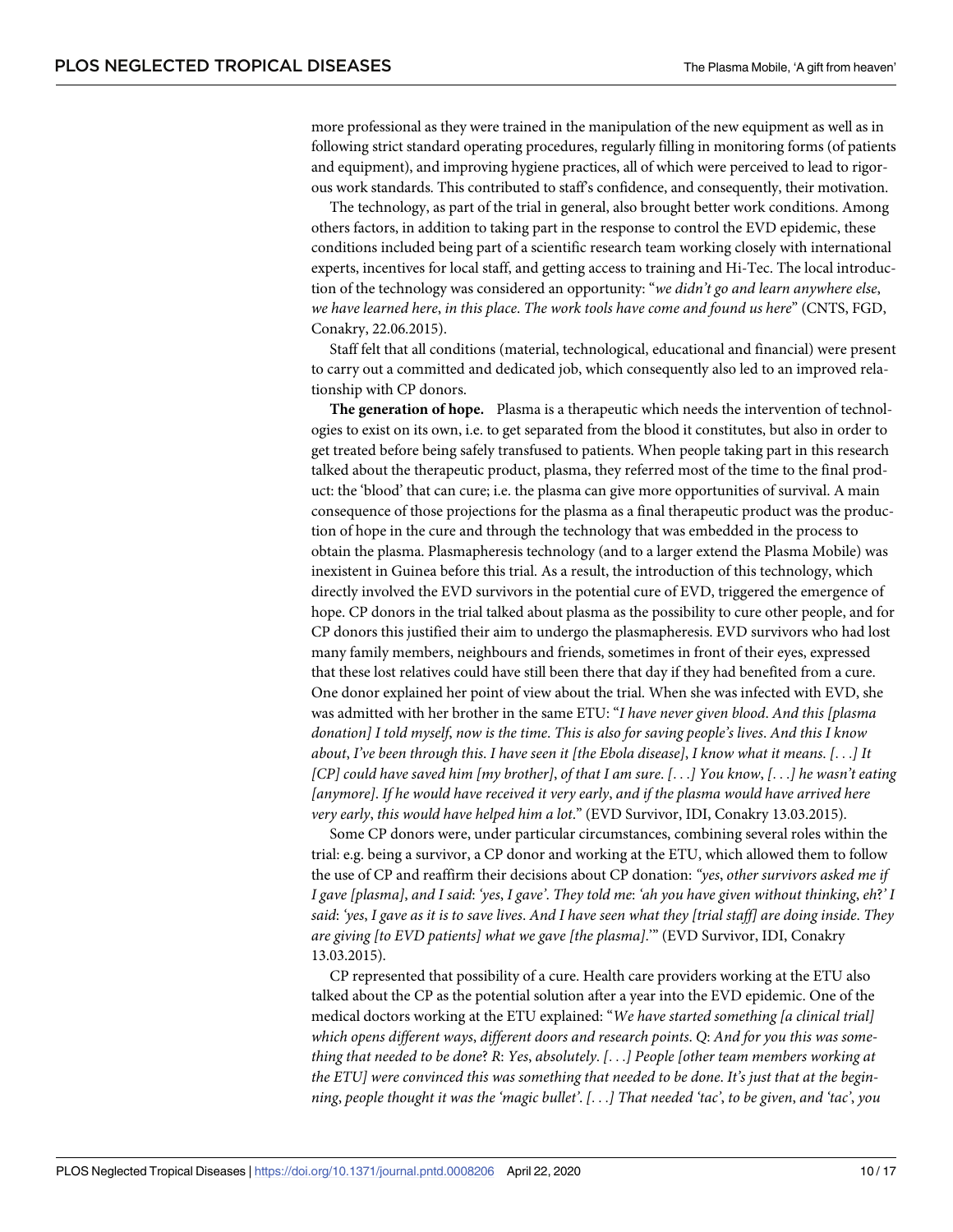*have a result*. *And it's not like this*. *Anyways*, *the hope linked to the trial is high*." (Staff ETU, IDI, Conakry 03.03.2015).

The plasma and the technologies to obtain it thus acted as a catalyst for hope: hope for researchers to prove plasma as being safe and effective against EVD–"*It was the moment*. *We* waited too long,  $[...]$  Plasma is a good hypothesis and it has been proven for other diseases. And *also to understand what are Ebola antibodies*, *the different types*, *and whether they help*. *[*. . .*] Also for the vaccine*." (ITM staff, IDI, Conakry, 24.02.2015)–; hope for local healthcare workers to contribute to finding a treatment that would cure their patients, alleviate their work and convey this hope to these patients; as well as hope for EVD survivors to embody the solution for Ebola in their country–"*We are doing this out of patriotism*. *To help the Nation*. *It is like this*, *that's all*. *Otherwise no one can pay money for donating plasma*. *That's not possible*" (EVD survivor, IDI, 23.02.2015).

Survivors also hereby hoped to gain social recognition and personal self-esteem as well as reintegration in society: *"This is a clinical trial*, *we will see if our blood*, *our plasma can really* give a chance of survival to someone who has Ebola. [...] I have the courage to give my blood *again*, *my plasma*, *to treat someone with Ebola*. *If the person manages to survive with my plasma*, *I will be proud*. *[*. . .*] Then*, *even the people who are stigmatizing us in the neighbourhoods will say*: *'really*, *these people [EVD survivors] are cured*'"(EVD Survivor, IDI, Conakry 14.03.2015). The hope that CP, the experimental treatment, would be effective and thereby re-strengthen survivors' identities, made survivors decide to accept the transferred technology as part of the general Ebola-Tx trial by becoming CP donors.

## **Discussion**

We conducted a social study on the transfer and process of localizing technology and questioned which impact these had on people participating in the Ebola-Tx trial, from staff working on the set-up of the Plasma Mobile and the plasmapheresis process, to the donors and staff transfusing the plasma.

#### **The localization of the transferred technology**

Our article illustrates how the technologies introduced in an emergency clinical trial like the Ebola-Tx trial in Conakry and their impact need to be studied, and some universal ideas about global technologies questioned [[18](#page-14-0)]. Assumptions that technology will accelerate the starting of a trial, or that technologies are mobile and easily adaptable and hence by transferring the related standardized knowledge and skills to the local staff they will smoothly accommodate to the machinery, are examples of such assumptions that need to be questioned. This paper presents evidence on the need to adapt the plasmapheresis machine to work in a different context, such as installing different software, facilitating its use by non-English speakers. The plasmapheresis with French parameters also impacted the use of new kits, additionally reducing possible mistakes from the staff. An illustration of how context can make same technologies work differently is the Liberia (Monrovia) case where the same Plasma Mobile was transferred and was reported to be technically quite easy to implement [\[14\]](#page-14-0). Our study in Conakry proved that the technology needed a completely different adaptation to the national system and metrics leading to a deceleration of the trial. Intensive training of and adapted to local staff was essential to allow for their appropriation and ownership and alternative solutions needed to be found for incompatibilities in electrical power and languages systems between the local context and the technology's origin. But the adaptation didn't permit the use of the Plasma Mobile beyond its use in the trial. It has been parked without being used at the CNTS since the closure of the trial. There are now plans to start using the bus, without the plasmapheresis machines,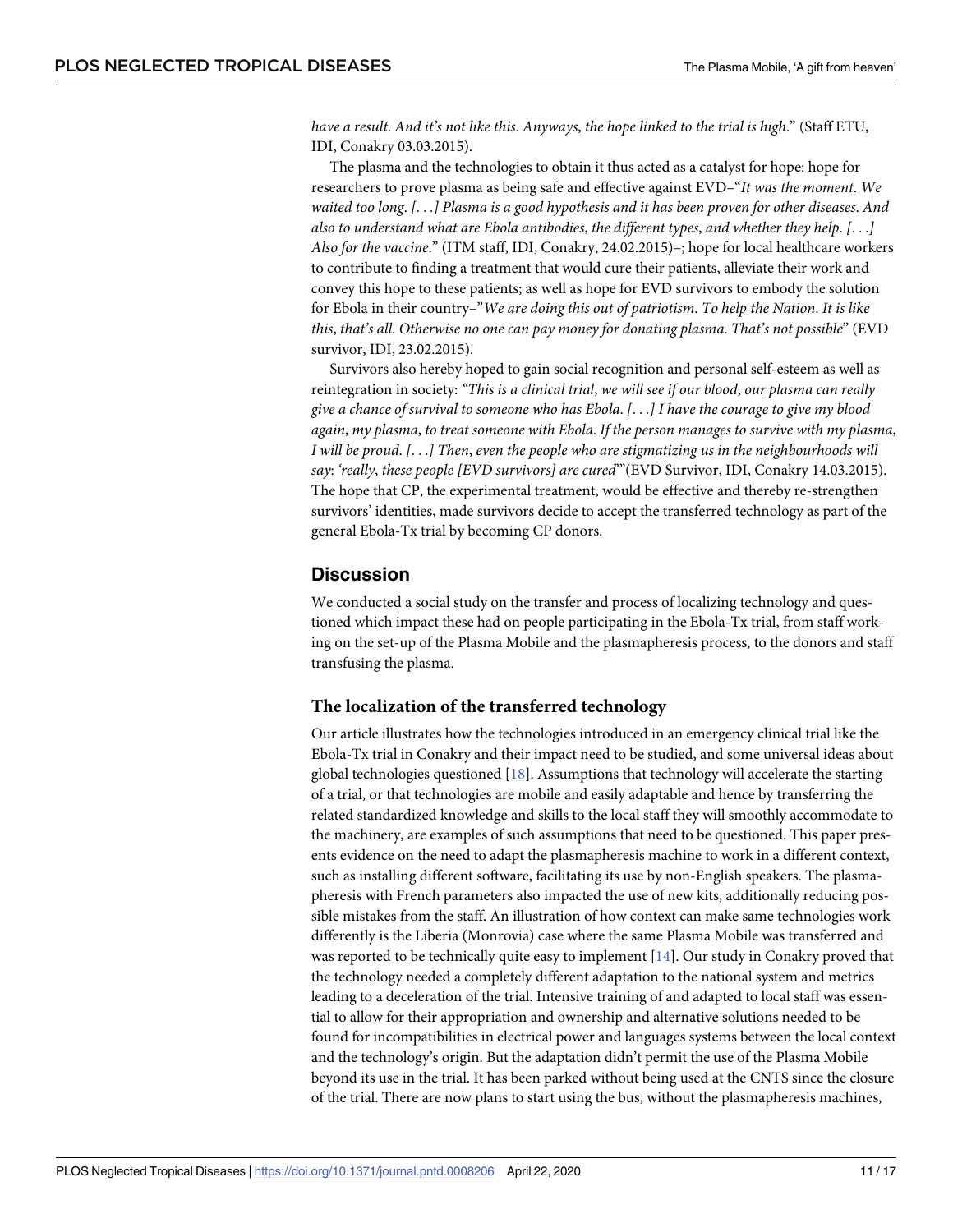<span id="page-11-0"></span>for outreach (whole) blood collection campaigns. The low level of request for plasma treatment and the lack of financial sustainability makes the plasmapheresis machines more challenging to use in the near future.

Technology has impacts on the understanding and value of the blood products. R. Lynch and S. Cohn studied in the UK blood service centers how blood acquired value through all the transformations [[47](#page-16-0)]. For plasma, our study showed that the technology transforming body fluid into the final product was also important because it helped to illuminate the difference between blood and plasma. Transparency in the plasma machine process of separating blood components and returning red cells to the donor during the Ebola-Tx trial, reduced the stress about the final use of plasma for some donors.

#### **Social construction and use of space**

The social construction and use of space in the Plasma Mobile showed largely positive impact on the CNTS staff's work performance as well the privacy some survivors needed to feel comfortable during the donation and get the feeling of receiving dedicated care. Studies about organization of, use of and relationships in space have long instructed us about the importance of space and the social practice embedded in it [[48](#page-16-0)]. Jessica Mesman in her study on the organization of work in a neonatal intensive care unit [\[49\]](#page-16-0) showed how the ordering of people and actions in space aimed at avoiding mistakes, making patient safety a spatial accomplishment [\[49\]](#page-16-0). The Plasma Mobile and the plasmapheresis followed a similar logic. The organization of the plasmapheresis and pathogen reduction machines and the procedures to manipulate them in the bus followed a scheme to make the use of the technology in its designated space more coherent and safer, aiming to avoid mistakes and contamination. In the same line, the flow of donors and activities were organized to improve performance. People working inside the bus embodied this logic and consequently felt more performant in the Plasma Mobile. At the same time, both CNTS staff and some survivors perceived that being in a separate space like the bus was beneficial to keep the donations confidential, tailored to the survivors' needs and to avoid being criticized or misunderstood by their relatives, which would have a negative impact on their social life as explained in previous work [\[11\]](#page-14-0) notwithstanding other survivors considered such a closed and restricted space suspicious. This restricted space was, however, part of the larger space of the Donka Hospital that was considered public and open, helping donors to accept and trust the more restricted space of the Plasma Mobile.

#### **The localization of hope**

In Global Health interventions, hope is inscribed in a specific time-space, in objects and products [[50](#page-16-0)]. Hope in biomedicine has been studied from the point of view of patients as receptors of 'last hope' treatment, therapies or technologies in terms of risks and benefits (examples in [\[50,](#page-16-0) [51\]](#page-16-0). Egg freezing and cord blood stem cell banks have also been seen as 'regimes of hope' for future gestations and therapies [\[52,](#page-16-0) [53\]](#page-16-0).

This study had as particularity that the involvement of EVD survivors as donors triggered a type of hope that is different from the hope of patients undergoing an experimental treatment for their personal health. The Ebola-Tx trial allowed us to explore what effects the CP as potential therapies and cutting-edge technologies had on the people providing the potential treatment, what risks and benefits these would have for them beyond the material reimbursement of their time and transportation.

CP represented a potential cure. In order to acquire it, the CP donor needed the plasmapheresis technologies. By this mean the plasmapheresis machines, the pathogen reduction machines and the Plasma Mobile more broadly transformed her/his body fluid into a therapy,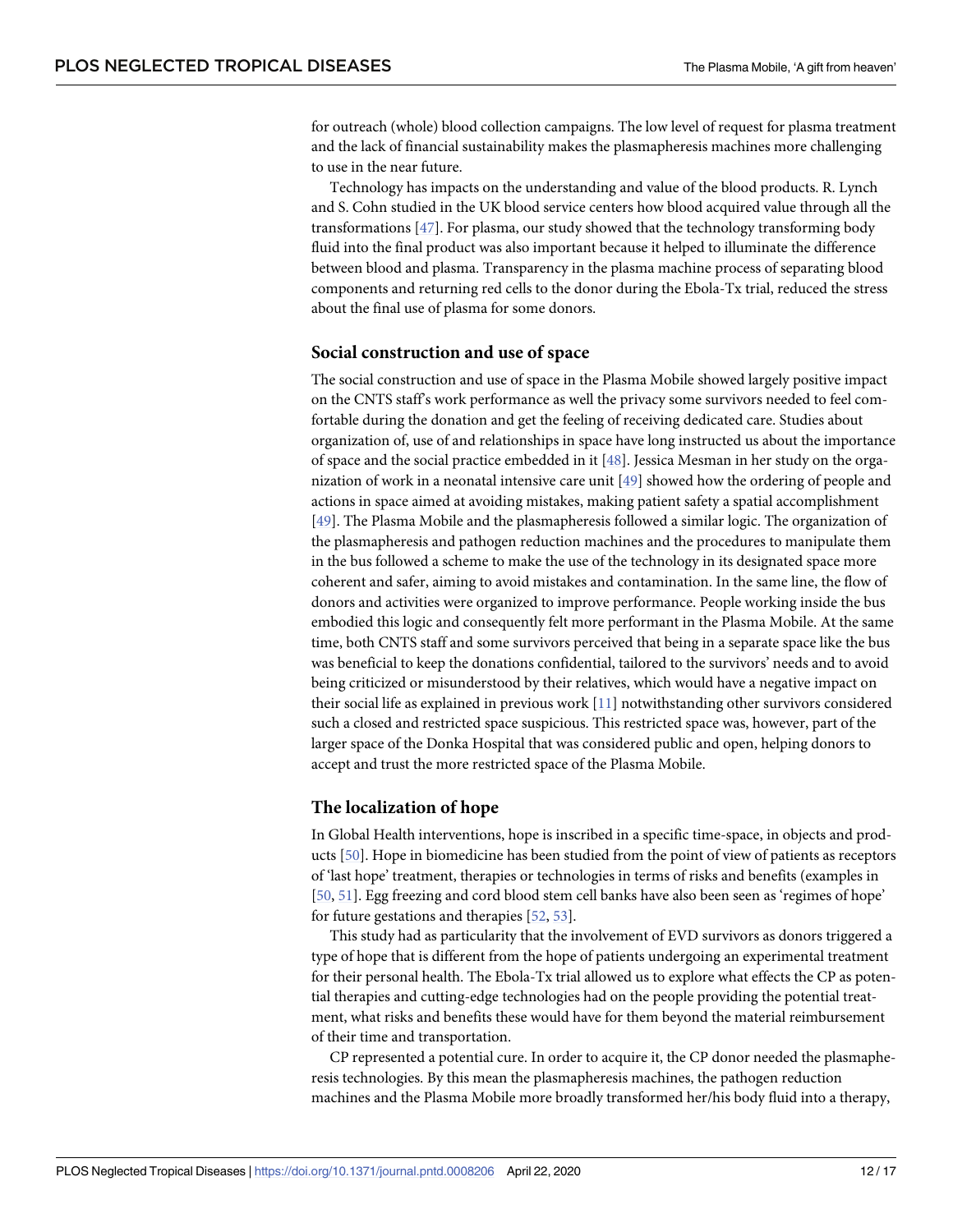<span id="page-12-0"></span>as plasma is thought to be "a product which is a finished pharmaceutical" [[54](#page-16-0)]. Time–space hopes were inscribed in CP donors' past events, the EVD infection and the time spent at the ETU. They connected this specific past experience with the future possibility of their plasma curing the patients admitted in the ETUs. Donors wanted to prevent other people admitted in the ETU from experiencing suffering, fear, stress and loss of relatives. Additionally, in this case, the survivors' hopes transcended the cure of fellow EVD patients and implied their own recognition in society by showing that their 'survivor' status allowed to cure other people. As described in Sierra Leone [[55](#page-16-0)], some Ebola survivors faced challenges reintegrating in their communities during the EVD outbreak despite being presented as 'Ebola heroes' in public campaigns with posters displayed in survivors clinics and public spaces in Freetown and other districts. Ebola survivors in Sierra Leone were also thought to be a potential source of contamination, by the presence of Ebola virus in their semen [[56](#page-16-0), [57](#page-16-0)]. Guinean Ebola survivors faced similar discrimination from fear of contagion even before the general public knew about the persistence of Ebola virus particles in semen [[58](#page-16-0)]. CP donation created hope in the potential for Ebola survivors to stop being regarded as 'bodies of risk', by proving that they were cured and able to cure other people. In this sense hope helped to imagine new futures for donors and EVD patients and created 'intangible motivations' that fashioned individual decision-making in taking part in the trial [[45](#page-16-0)].

One of the clinical trials that took place in the same period of time as Ebola-Tx in Guinea, was the 'Jiki trial'. Jiki means 'hope' in Mandingo language [\[59\]](#page-16-0). This hope was not an exclusive experience and motivation for EVD patients' achievements of survival. Le Marcis explained how the hope patients had in the new drug introduced a change in the medical staff performances and how the medical staff related with patients [\[60\]](#page-16-0). In our study, medical and research staff also developed different forms of hope.

These different forms of hope, of survivors, researchers and healthcare workers were intertwined yet distinct in certain aspects. The different positions, experiences within the trial hence understandings thereof shaped the hope(s) of the different members of these trial communities, converging in the common/shared hope for a solution to this epidemic, but distinguishing them in the individual hopes they triggered such as hope for reintegration in society versus hope in advancing scientific knowledge on the virus and therapy, versus hope for a better outcome and facilitated care of patients. Both distinct and common forms of hopes united different members of the trial communities towards the common goal of the trial.

### **Conclusion**

Our results showed how, as in other clinical trials during the EVD outbreak in West Africa, technologies brought some expectations for better work conditions [[45](#page-16-0), [61](#page-16-0)], better work performance [[60](#page-16-0)], better care provided to the patients [\[45\]](#page-16-0) as well as less stress and mistrust about the use of blood products.

It is therefore also important to analyse the context in which hope 'assumes meaning and is mobilized', as Petersen and Seer did [\[62\]](#page-16-0). In line with Carlos Novas [\[63\]](#page-16-0) we think that the political economy of hope acts as an impulse for people's aspirations beyond the immediate effect of the technology. Conversely to the study of Novas, we did not study the hopes and social practices of patients but of those who provided the therapeutic, staff and researchers. All wanted to contribute to the response for the EVD outbreak; they wanted to contribute to research development and find a cure for EVD.

Technologies are increasingly being put at the service of global health interventions. We have shown how technologies enfolded in peoples' actions, expectations and hopes in the time-space of an emergency EVD clinical trial using convalescent plasma. In light of the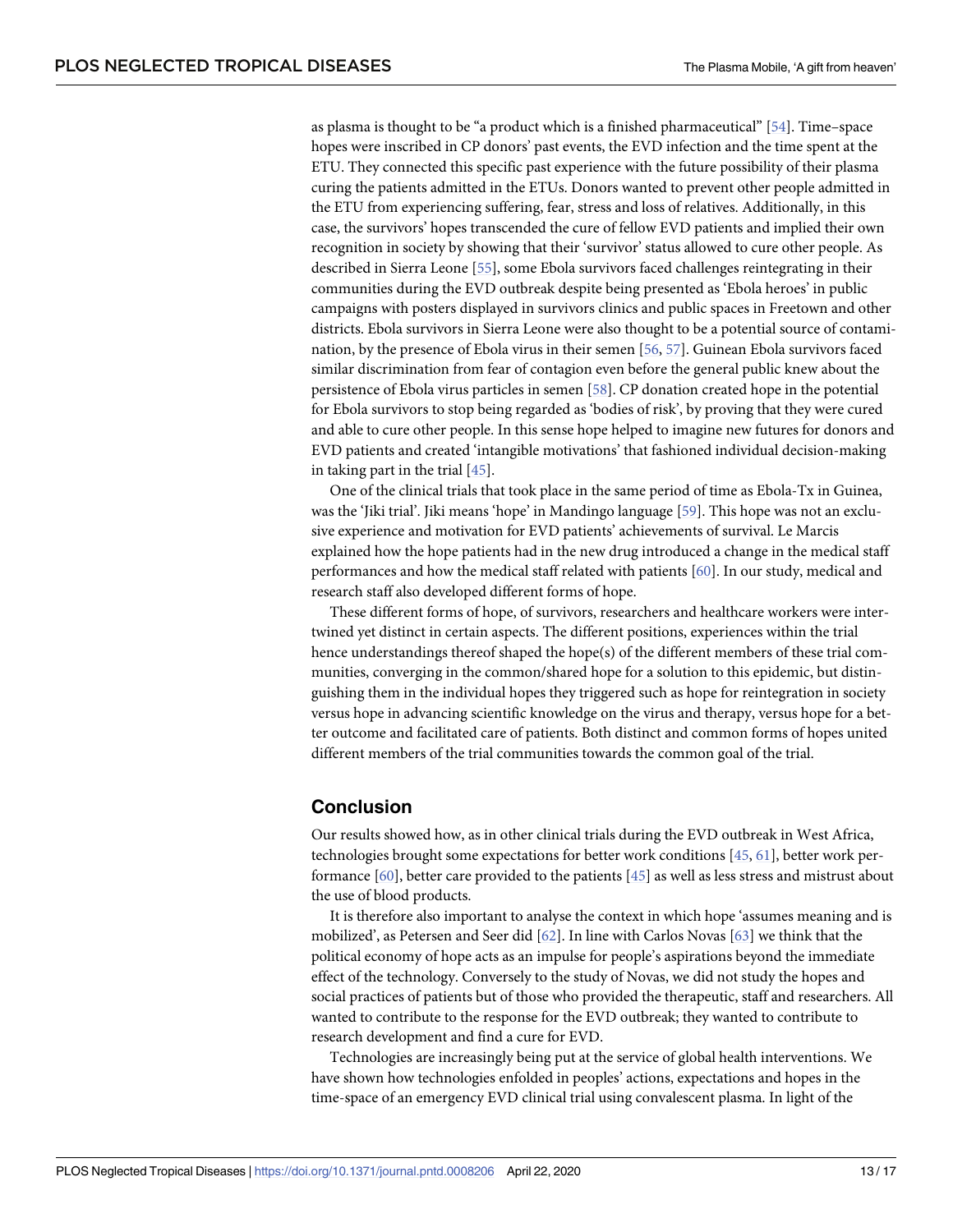<span id="page-13-0"></span>intricate effects that the transfer of such health technology can entail–either in the localization to the specific context as well as in the impacts they can have on actors involved in the implementation of such technologies–, our analysis suggests that global health technologies should indeed be put at the services of the next epidemic and pandemic (preparedness) on condition that they get accompanied with the technologies' own cultural meanings and social understandings of the space and context that make them work.

#### **Field challenges and limitations**

Working in the context of an EVD epidemic had consequences for our research: we faced time constraints in the design, the collection and analysis of the data at the same time as we were providing real-time feed-back to the trial's scientist and implementers as well as providing practical help amidst the emergency. This multitask role required to conduct a reflexive exercise on our work as anthropologist and identify opportunities and challenges of being in between.

### **Acknowledgments**

We would like to thank the Ebola Survivors, the Ebola-Tx team, MSF ETU staff and CNTS staff for their time, patience and contribution to this study.

### **Author Contributions**

**Conceptualization:** Almudena Marı´ Sa´ez, Maya Ronse, Koen Peeters Grietens.

Data curation: Almudena Marí Sáez, Maya Ronse.

**Formal analysis:** Almudena Marí Sáez, Maya Ronse.

**Investigation:** Almudena Marí Sáez, Maya Ronse.

Methodology: Almudena Marí Sáez, Maya Ronse.

Validation: Almudena Marí Sáez, Nyankoye Haba, Frédéric Bigey, Johan van Griensven, Koen Peeters Grietens.

**Writing – original draft:** Almudena Marı´ Sa´ez, Maya Ronse, Koen Peeters Grietens.

**Writing – review & editing:** Almudena Marı´ Sa´ez, Maya Ronse, Alexandre Delamou, Nyankoye Haba, Frédéric Bigey, Johan van Griensven, Koen Peeters Grietens.

#### **References**

- **[1](#page-1-0).** Migliani R, Keita S. Diallo B., Rodier G., Perea W., Dahl B. Maladie à virus Ebola en Guinée: évolution de l'épidémie de son émergence en décembre 2013 à novembre 2015. Médecine et armées. 2016; 44 (2):149–60.
- **[2](#page-1-0).** WHO. Ebola Situation reports: Democratic Republic of the Congo (SITREP). [www.who.int/ebola/](http://www.who.int/ebola/situation-reports/drc-2018/en/) [situation-reports/drc-2018/en/](http://www.who.int/ebola/situation-reports/drc-2018/en/) 2019.
- **[3](#page-1-0).** Ebola CMdlRàlMàV. Situation Epidémiologique: CMRE; 2019 [cited 2019 27.09.2019]. Available from: <https://mailchi.mp/afc2b840ff0d/situation-pidmiologique-au-23-septembre-2019?e=6a8e4f1f4d>.
- **[4](#page-1-0).** WHO. Use of convalescent whole blood or plasma collected from patients recovered from Ebola virus disease for transfusio, as an empirical treatment during outbreaks. WHO, 2014 September 2014. Report No.
- **[5](#page-1-0).** Sissoko D, Laouenan C., Folkesson E., M'Lebing A., Beavogui A., Baize S., Camara A., Maes P., Sheperd S., Danel C., Carazo S., Mamoudou N.C, Gala J., et al. Experimental treatment with favipiravir for Ebola virus disease (the JIKI trial): a historically controlled, single-arm proof-of-concept trial in Guinea. Plos One. 2016; 13(3) 36. <https://doi.org/10/1371/journal.pmed.1001967>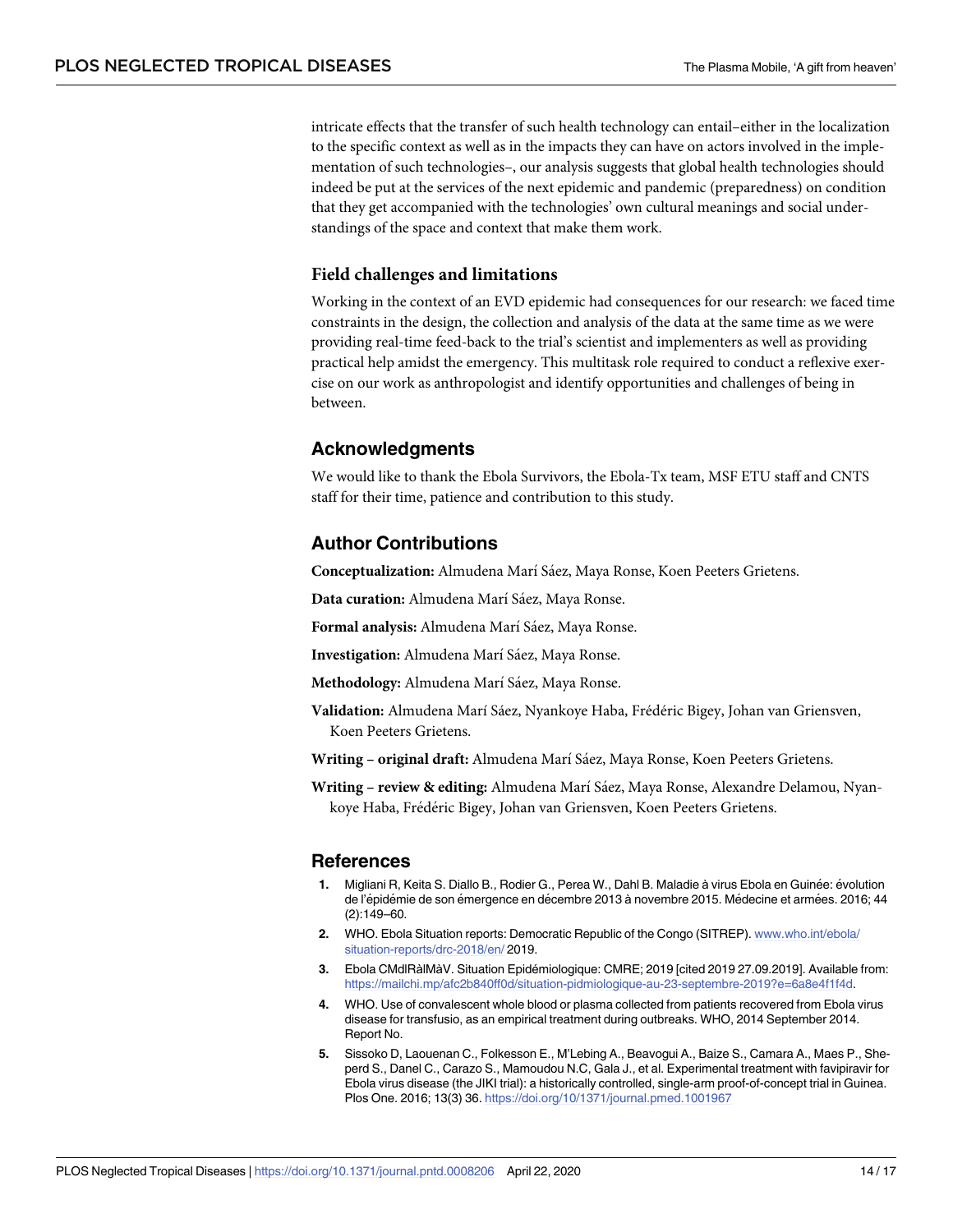- <span id="page-14-0"></span>**[6](#page-1-0).** Davey R, Lori Dodd M.D, Proschan M., Neaton J., Nordwall J, Koopmeiners J., Beigel J., Tierney J., Lane C., Fauci A., Massaquoi M., Sahr F., Malvy D.,. A randomized, controlled trial of ZMapp for Ebola Virus infection. The New England Journal of Medicine. 2016;( 375;15):1448–56. [https://doi.org/10.](https://doi.org/10.1056/NEJMoa1604330) [1056/NEJMoa1604330](https://doi.org/10.1056/NEJMoa1604330) PMID: [27732819](http://www.ncbi.nlm.nih.gov/pubmed/27732819)
- **[7](#page-1-0).** Konde MK, Baker DP, Traore FA, Sow MS, Camara A, Barry AA, et al. Interferon β-1a for the treatment of Ebola virus disease: A historically controlled, single-arm proof-of-concept trial. PLOS ONE. 2017; 12 (2):e0169255. <https://doi.org/10.1371/journal.pone.0169255> PMID: [28225767](http://www.ncbi.nlm.nih.gov/pubmed/28225767)
- **[8](#page-1-0).** Henao-Restrepo A M., Longini I. M., Egger M., Dean N. E., Edmunds W. J., Camacho A., Carroll M. W., Doumbia M., Draguez B., Duraffour S., Enwere G., Grais R., Gunther S., Hossmann S., Konde´ M.K., Souleymane Kone S. et al. Efficacy and effectiveness of an rVSV-vectored vaccine expressing Ebola surface glycoprotein: interim results from the Guinea ring vaccination cluster-randomised trial The Lancet. 2015; 386:857–66. [https://doi.org/10.1016/S0140-6736\(15\)61117-5](https://doi.org/10.1016/S0140-6736(15)61117-5)
- **[9](#page-1-0).** van Griensven J, Edwards T., de Lamballerie X., Semple M.G., Gallian P., Baize S., Horby P.W., Raoul H., Magassouba N., Antierens A., Lomas C., Faye O., Sall A.A., Fransen K., Buyze J., Ravinetto R., et al. for the Ebola-Tx Consortium\* Evaluation of convalescent plasma for Ebola virus disease in Guinea The New England Journal of Medicine. 2016; 374:33–42. [https://doi.org/10.1056/](https://doi.org/10.1056/NEJMoa1511812) [NEJMoa1511812](https://doi.org/10.1056/NEJMoa1511812) PMID: [26735992](http://www.ncbi.nlm.nih.gov/pubmed/26735992)
- **[10](#page-1-0).** Bannister-Tyrrell M, Gryseels C., Delamou A., D'Alessandro U., van Griesven, Peeters Grietens K. on behalf of the Ebola-Tx trial plataform Blood as medicine: social meanings of blood and the success of Ebola trials The Lancet. 2014; 385(9966):420. Epub 19 January 2015. [http://dx.doi.org/10.1016/S0140-](http://dx.doi.org/10.1016/S0140-6736(14)62392-8) [6736\(14\)62392-8.](http://dx.doi.org/10.1016/S0140-6736(14)62392-8)
- **[11](#page-1-0).** Ronse M, Marí Sáez A., Gryseels C., Bannister-Tyrrell M., Delamou A., Guillard A., Briki M., Bigey F., Haba N., van Griensven J., Peeters Grietens K. What motivates Ebola survivors to donate plasma during an emergency clinical trial? The case of Ebola-Tx in Guinea. Plos Neglected Tropical Diseases. 2018.
- **[12](#page-1-0).** Delamou A, Nyankoye Y.H., Mari Saez A., Gallian P., Ronse M., Jacobs J., Camara B.S., Kalio J.J.O, Gemour A., Kolie J.P., De Crop M., Chavarin P., Jacquot C., Lazaygues C., De Weggheleire A., Lynen L., Van Griesven J. for the Ebola Tx Consortium Organizing the donation of convalescent plasma for ta theurapeutic clinical trial on Ebola Virus Disease: the experience in Guinea American Journal for Medical Hygiene. 2016; 95(3):647. <https://doi.org/10.4269/ajtmh.15-0890> PMID: [27430546](http://www.ncbi.nlm.nih.gov/pubmed/27430546)
- **[13](#page-1-0).** van Griensven J, Edwards T., Baize S., for the Ebola-Tx Consortium\*. Efficacy of convalescent plasma in relation to dose of Ebola Virus Antibodies New England Journal of Medicine. 2016; 375:2307–9. Epub December 8, 2016. <https://doi.org/10.1056/NEJMc1609116> PMID: [27959686](http://www.ncbi.nlm.nih.gov/pubmed/27959686)
- **[14](#page-1-0).** Brown JF, Rowe K., Zacharias P., Hasselt J., Dye J.M., Wohl D.A., Ficher 2nd, W.A., Cunningham C. K., Thielman N.M. and Hoover D.L. Apheresis for collection of Ebola Convalescent Plasma in Liberia Journal Clinical Apheresis 2017 32(3):175–81. <https://doi.org/10.1002/jca.21482> PMID: [27393614](http://www.ncbi.nlm.nih.gov/pubmed/27393614)
- **[15](#page-2-0).** Sahr F, Ansumana R., Massaquoi T.A., Idriss B.R., Sesay F.R., Lamin J.M., Baker S., Nicol S., Conton B., Johnson W., Abiri O.T., Kargbo O., Kamara P., Goba A., Rusell J.B.W., Gevao S.M. Evaluation of convalescent whole blood for treating Ebola Virus Disease in Freetown, Sierra Leone. Journal of Infectious Diseases. 2017; 74:301–9.
- **[16](#page-1-0).** Tedder RS, Samuel D., Dicks S., Scott J.T., Ijaz S., Smith C.C., Adaken C., Cole C., Baker S., Edwards T., Kamara P., Kargbo O., Niazi S., Nwakanma D., D'Aalesandro U., Burch G., Doughty H., Brown C. S., Andrews N., Glynn J.R. et al. Detection, characterization, and enrollment of donors of Ebola convalescent plasma in Sierra Leone. Transfussion. 2018; 58.
- **[17](#page-2-0).** de Laet MaM, Annemarie The Zimbabwe Bush Pump: mechanics of a Fluid Technology. Social Studies of Science 2000; 30/2:225–63.
- **[18](#page-2-0).** Beisel U, Umlauf R., Hutchinson E. and Chandler C. The complexities of simple technologies: re-imagining the role of rapid diagnostic tests in malaria control efforts. Malaria Journal. 2016; 15(64). Epub 5 february 2016. <https://doi.org/10.1186/s12936-016-1083-2> PMID: [26850000](http://www.ncbi.nlm.nih.gov/pubmed/26850000)
- **19.** Clouse K, Page-Shipp L., Dansey H., Moatlhodi B., Scott L., Bassett J., Stevens W., Sanne I., Van Rie A. Implementation of Xpert MTB/RIF for routine point-of-care diagnosis of tuberculosis at the primary care level. The South African Medical Journal 2012; 102(10).
- **20.** Petryna A. Biological citizenship after Chernobyl. Anthropology and Public Health Bridging differences in culture and society. Second ed. New York Oxford University Press; 2009. p. 623–51.
- **[21](#page-2-0).** Petryna A. When Experiments Travel Princenton University Press; 2009.
- **[22](#page-2-0).** Bonair AR, P., Tengvald K. Medical Technologies in Developing countries: Issues of Technology Development, Transfer, Diffusion and Use. Social Science and Medicine 1989; 28(8):769–81. [https://doi.org/](https://doi.org/10.1016/0277-9536(89)90106-8) [10.1016/0277-9536\(89\)90106-8](https://doi.org/10.1016/0277-9536(89)90106-8) PMID: [2649992](http://www.ncbi.nlm.nih.gov/pubmed/2649992)
- **[23](#page-2-0).** Jordan B. High technology: the case of obstetrics. World Health Forum 1987; 8:312–9.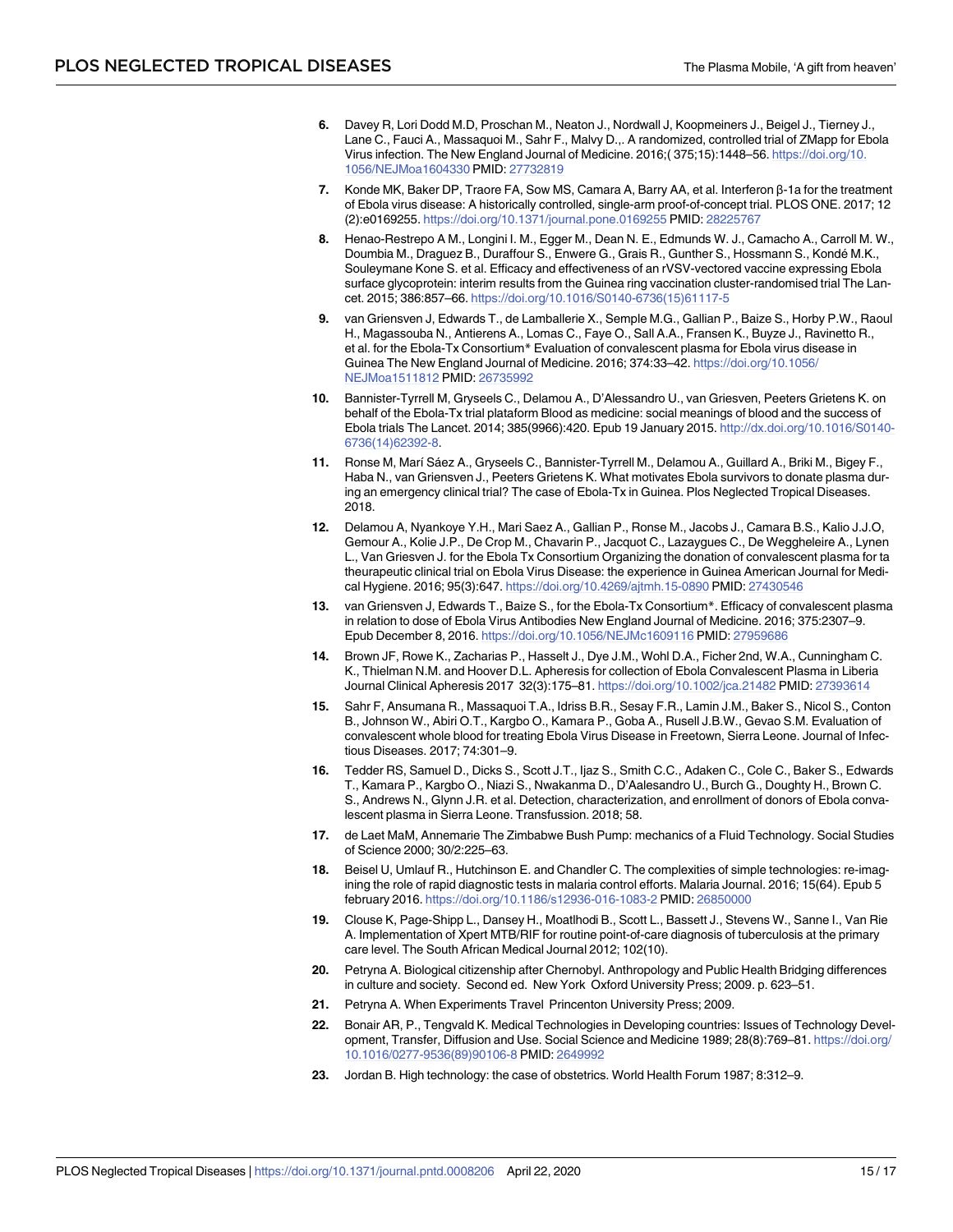- <span id="page-15-0"></span>**[24](#page-2-0).** Engel N, Van Hoyweghen I. and Krumeich A. Making Health Care Innovations work: Standardization and Localization in Global Health: Palgrave Macmillian; 2014.
- **[25](#page-2-0).** Redfield P. Medical Vulnerability, or Where there is no kit. Limn. 2015;Five(Ebola's Ecologies).
- [26](#page-2-0). Wölfel R, Stoecker K., Fleischmann E., Gramsamer B., Wagner M., Molkenthin P., Di Caro A., Günther S., Ibrahim S., Genzel GH., Ozin-Hofsäss, Formenty P., Zöller L. Mobile diagnostics in outbreak response, not only for Ebola: a blueprint for a modular and robust field laboratory. Euro Surveillance. 2015; 20(44):1–9. <https://doi.org/60-7917.ES.2015.20.44.30055>
- **[27](#page-2-0).** MSF MSF. Ebola: Massive Distribution of Home Desinfection Kits Underway in Monrovia [http://www.](http://www.doctorswithoutborders.org/news-stories/field-news/ebola-massive-distribution-home-disinfection-kits-underway-monrovia) [doctorswithoutborders.org/news-stories/field-news/ebola-massive-distribution-home-disinfection-kits](http://www.doctorswithoutborders.org/news-stories/field-news/ebola-massive-distribution-home-disinfection-kits-underway-monrovia)[underway-monrovia](http://www.doctorswithoutborders.org/news-stories/field-news/ebola-massive-distribution-home-disinfection-kits-underway-monrovia); 2014 [cited 2017]. Article about the distribution of home desinfection kits in the Monrovia (Liberia). MsF said they were "unprecedented and imperfect measures" but distributed in an attempt to stop the transmission.].
- **[28](#page-2-0).** The PREVAIL II Writing Group. A Randomized, Controlled Trial of ZMapp for Ebola Virus Infection. New England Journal of Medicine. 2016; 375(15):1448–56. <https://doi.org/10.1056/NEJMoa1604330> PMID: [27732819](http://www.ncbi.nlm.nih.gov/pubmed/27732819).
- 29. N'koué Sambiéni E, Danko N, Ridde V. La Fièvre Hémorragique à Virus Lassa au Bénin en 2014 en contexte d'Ebola: une épidémie révélatrice de la faiblesse du système sanitaire. Anthropologie & Santé Revue internationale francophone d'anthropologie de la santé. 2015;(11).
- **30.** Dunning JS, F. Rojek A., Gannon F. Carson G., Idriss B., Massaquoi T., Gandi R., Joseph S., Osman H.K., Brooks T.J.G., Simpson A.J.H., Goodfellow I., Thorne L., Arias A., Merson L., Castle L., for the RAPIDE-TKM trial team. Experimental treatment of Ebola virus disease with TKM-130803: a single-arm phase 2 clinical trial. Plos Medicine. 2016; 13(4). <https://doi.org/10.1371/journal.pmed.1001997> PMID: [27093560](http://www.ncbi.nlm.nih.gov/pubmed/27093560)
- **31.** Dunning J, Kennedy S. B., Antierens A., Whitehead J., Ciglenecki I., Carson G., Kanapathipillai, Castle L., Howell-Jones R., Pardinaz-Solis R., Grove J., Scott J., Lang T., Olliaro P., Horby P.W., for the RAPIDE-BCV trial team. Experimental treatment of Ebola Virus Disease with Brincidofovir. PLOs oNE 2016; 11(9). <https://doi.org/10.1371/journal.pone.0162199> PMID: [27611077](http://www.ncbi.nlm.nih.gov/pubmed/27611077)
- **[32](#page-2-0).** Rojek A, Horby P., Dunning J. Insights from clinical research completed during the west Africa Ebola virus disease epidemic. Lancet Infectious Diseases. 2017; 17(Semptember):e280–92. [https://doi.org/](https://doi.org/10.1016/S1473-3099(17)30234-7) [10.1016/S1473-3099\(17\)30234-7](https://doi.org/10.1016/S1473-3099(17)30234-7) PMID: [28461209](http://www.ncbi.nlm.nih.gov/pubmed/28461209)
- **[33](#page-2-0).** Schneider W. History of Blood Transfusion in Sub-Saharan Africa Transfusion Medicine Review. 2013; 27:21–8.
- **[34](#page-2-0).** Schneider WaD, E. Blood transfusions in the early years of AIDS in Sub-Saharan Africa. American Journal of Public Health 2006; 96(6):984–94. <https://doi.org/10.2105/AJPH.2004.061630> PMID: [16670233](http://www.ncbi.nlm.nih.gov/pubmed/16670233)
- **[35](#page-2-0).** Tagny CT, Owusu-Ofori S., Mbanya D., Deneys V.,. The blood donor in sub-saharan Africa: a review. Transfusion Medicine 2010; 20:1–10. <https://doi.org/10.1111/j.1365-3148.2009.00958.x> PMID: [19725906](http://www.ncbi.nlm.nih.gov/pubmed/19725906)
- **[36](#page-2-0).** White L. Speaking with vampires: rumor and history in colonial Africa. California: University of California Press; 2000.
- **[37](#page-2-0).** Boahen O, S. Owusu-Agyei L. G. Febir C. Tawiah T. Tawiah S. Afari and S. Newton Community perception and beliefs about blood draw for clinical research in Ghana. Transactions of The Royal Society of Tropical Medicine and Hygiene. 2013; 107(4):261–5. <https://doi.org/10.1093/trstmh/trt012> PMID: [23426114](http://www.ncbi.nlm.nih.gov/pubmed/23426114)
- **[38](#page-2-0).** Geissler PW, Kelly A. H., Pool R. & Imoukhuede B. 'He is now like a brother, I can even give him some blood relational ethics and material exchanges in a malaria vaccine ''trial community" in The Gambia'. Social Science and Medicine. 2008; 67(5):698–707.
- **39.** Fairhead J, Leach M. & Small M. Where techno-science meets poverty: Medical reserach and economy of blood in The Gambia, West Africa. Social Science and Medicine. 2006; 63:1109–20. [https://doi.org/](https://doi.org/10.1016/j.socscimed.2006.02.018) [10.1016/j.socscimed.2006.02.018](https://doi.org/10.1016/j.socscimed.2006.02.018) PMID: [16630676](http://www.ncbi.nlm.nih.gov/pubmed/16630676)
- **40.** Geissler PP, R. Popular concerns about medical research projects in sub-Saharan-Africa- a critical voice in debates about medical research ethics. Tropical Medicine and International Health. 2006; 11 (7):975–82. <https://doi.org/10.1111/j.1365-3156.2006.01682.x> PMID: [16827698](http://www.ncbi.nlm.nih.gov/pubmed/16827698)
- **[41](#page-2-0).** Bannister-Tyrrell M, Gryseels C., Delamou A., D'Alessandro U., Van Griensven J., Grietens K—P. Blood as medicine: Social meanings of blood and the success of Ebola trials. The Lancet. 2014; 385 (9966):420. [https://doi.org/10.1016/S0140-6736\(14\)62392-8](https://doi.org/10.1016/S0140-6736(14)62392-8)
- 42. Faye S. L<sup>'''</sup>exceptionalité" d'Ebola et les "réticences" populaires en Guinée-Conakry. Réflexions à partir d'une approche d'anthropologie symétrique. Anthropologie & Santé Revue Internationale francophone d'anthropologie de la santé. 2015;&&.